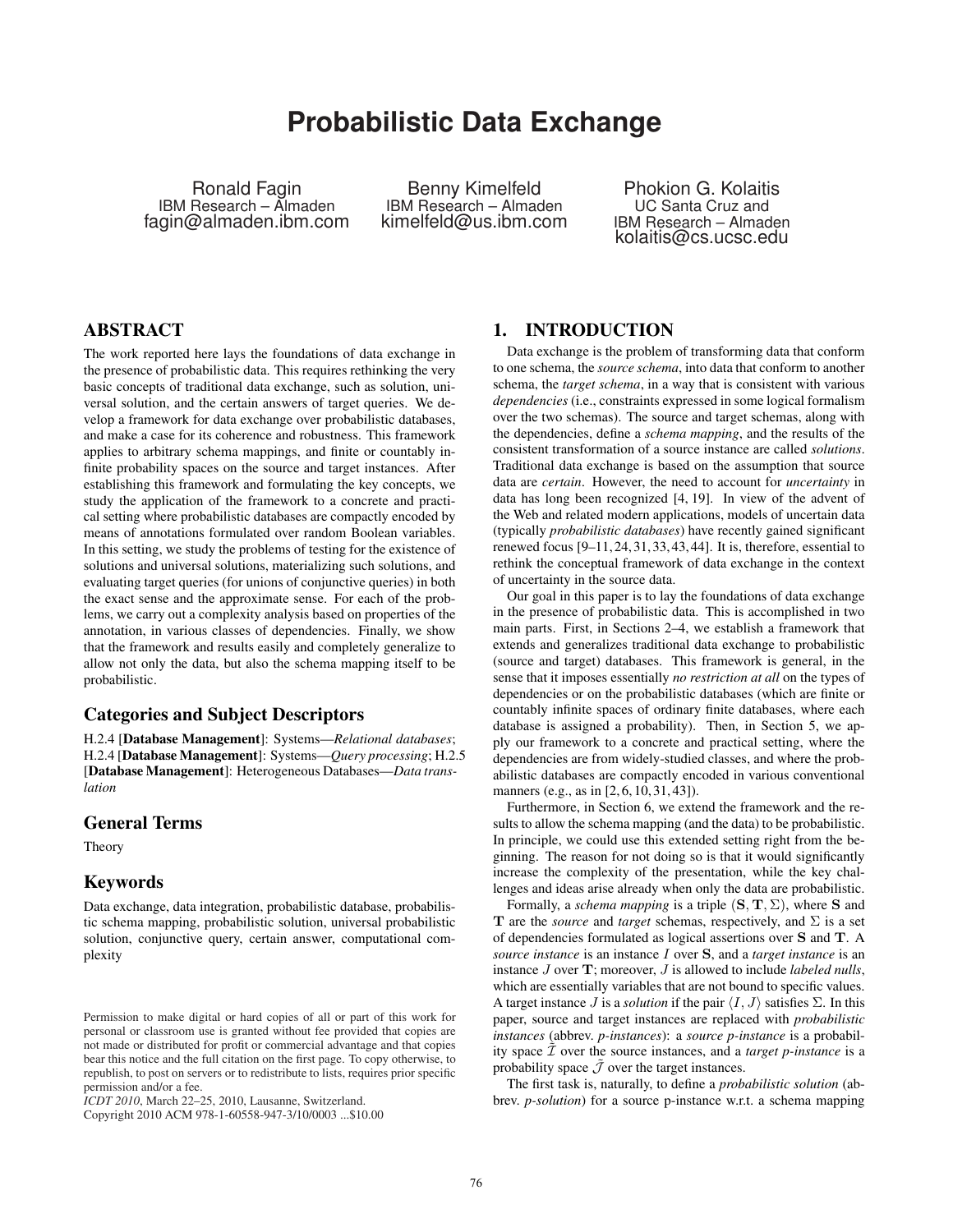$(S, T, \Sigma)$ . Essentially, we define a target p-instance  $\tilde{\mathcal{J}}$  to be a *psolution* for a p-instance  $\tilde{\mathcal{I}}$  if there exists a probability space over source-solution pairs  $(I, J)$  (i.e.,  $J$  is a solution for  $I$  w.r.t.  $\Sigma$ ), such that the marginals coincide with the p-instance  $\tilde{\mathcal{I}}$  on the one hand, and with the p-instance  $\tilde{J}$  on the other. Our definition of a p-solution is based on the classical concept of a *bivariate* (joint) probability space with given marginals (research of this concept goes back to the 1950s [18,36]), but with the additional requirement that the *support* (i.e., the set of samples with a nonzero probability) is contained in a fixed relation (in this case, the source-solution relation). To explore the coherence of this definition, we formulate two intuitive properties that every reasonable concept of a solution should satisfy. Each of these properties says that a p-solution *properly reflects* the uncertainty of the source data. Rather surprisingly, we show that each of the two properties is actually a characterization of a p-solution.

We then proceed to the adaptation of the notion of a *universal solution*. Our definition of a *universal p-solution* is similar to that of a *p-solution* (given above), except that we require the existence of a probability space over pairs (I, J), such that J is a *universal* solution for I (and, again, the marginals coincide with  $\tilde{\mathcal{I}}$  and  $\tilde{\mathcal{J}}$ ). On the surface, this definition does not imply any desired semantic property. In traditional data exchange, a universal solution  $J$  is a "good" solution in the sense that it generalizes all the other solutions, since every solution contains a homomorphic image of J. We want a similar property to characterize a universal p-solution. For that, we need to figure out the meaning of *generalization* between p-instances.

There are various ways of formally modeling the generalization relationship between p-instances; we consider three natural definitions, where each of the three extends the traditional concept (existence of a homomorphism) to p-instances. One definition is (again) in terms of a bivariate distribution, and the other two are based on the notion of a *stochastic order* (see, e.g., [45]). We show that the three are different from one another (and moreover, in the finite case, testing whether they hold belong to different complexity classes). So, we do not have one robust formalization of the generalization relationship between p-solutions. *A priori*, each of the three relationships could imply a different alternative definition of a universal p-solution, namely, one that "generalizes" all the psolutions. Quite remarkably, the three definitions are *equivalent* to the above definition of a universal p-solution. Furthermore, as we show next when we consider the concept of answering target queries, a universal p-solution is also characterized by its usefulness in answering target conjunctive queries (as in the deterministic case [15]). These results indicate that the concept of a *universal p-solution* is very robust.

Since a solution in our framework (namely, a p-solution) is inherently probabilistic, evaluating target queries amounts to *querying probabilistic databases*. In particular, for a source p-instance  $\tilde{\mathcal{I}}$  and a query q, every p-solution  $\tilde{\mathcal{J}}$  gives a (potentially different) confidence value for each possible answer a. Consistently with the approach of *certain answers* in traditional data exchange, the *confidence* of a is defined to be the infimum of the confidence values for a over all p-solutions. We show that (when a p-solution exists) this is the same as the probability that a is a certain answer for a random source instance of  $\tilde{\mathcal{I}}$ . We show that a universal p-solution can be used for answering unions of conjunctive queries (UCQs), namely, evaluation thereon gives the correct confidence values. Moreover, if a p-solution can be used this way in the evaluation of conjunctive queries, then this p-solution is necessarily universal.

We then proceed to study algorithmic and computational aspects of data exchange for finite probabilistic databases. Specifically, we consider the following problems: testing for the existence of solutions and universal solutions, materializing such solutions, and evaluating target unions of conjunctive queries. It follows from our results that these problems are not harder than their counterparts in the traditional (deterministic) setting. That holds, though, under the assumption that the source p-instance is represented in an explicit manner (i.e., by specifying each possible world  $I$  along with its probability). This is at odds with conventional practice, which is to associate a measure of confidence (or a probabilistic event) with each fact. Such a representation (along with some statistical assumptions) is typically logarithmic-scale compact. So, following existing representations (e.g., *ULDBs* [2,43], *probabilistic c-tables* [24] and *probabilistic trees* [44]), we explore a setting where the source p-instance is represented compactly by *annotating* facts with *conditions*, which are formulas over a set of (Boolean and probabilistically independent) *random event variables*. We consider two types of annotations. In a *DNF instance* the annotation is in disjunctive normal form; in a *tuple-independent instance* different facts are probabilistically independent, and the annotation effectively specifies the probability of each fact, as done in [6, 10, 11]).

Our analysis is based on *data complexity*, which is common in studying the complexity aspects of data exchange, (e.g., [15–17, 20]). Thus, we hold fixed a schema mapping and a query (when relevant), and the input consists of an annotated (i.e., DNF or tupleindependent) source instance. In our analysis, we consider the types of dependencies that were studied in [15]. Thus, we allow *st-tgds* (source-to-target tgds), *t-tgds* (target tgds)<sup>1</sup>, and *t-egds* (target egds). We consider also the effect on the complexity when the st-tgds and/or t-tgds are restricted to being *full*. We divide the computational problems into *categories* that correspond to all possible combinations of dependency and annotation types. We start with the problems of testing whether a (universal) solution exists and of materializing one that is encoded as a DNF instance. For each category, we show that either the corresponding problem is tractable for all schema mappings (in the category) or that there exists a schema mapping for which the problem is intractable. We then consider target-query evaluation and, in particular, show that every nontrivial UCQ is #P-hard in some schema mapping of the most restrictive category (namely, independent facts and full st-tgds). Due to this hardness, we study the complexity of *approximate* query evaluation (which, in practice, is often good enough), and give the following complete classification. For each category, we prove one of the following:

- For every schema mapping and for every target UCQ there exists an efficient algorithm (randomized or deterministic) for approximate query evaluation.
- For every nontrivial target UCQ there exists a schema mapping in which query evaluation is hard to approximate.

Finally, we show how to generalize the framework and all of the aforementioned results to accommodate probabilistic schema mappings (in addition to probabilistic data). The combination of a probabilistic schema mapping with a source p-instance requires having a joint probability distribution over sets of dependencies and source instances; that is, a probability space on pairs  $(\Sigma, I)$ , where  $\Sigma$  is a set of dependencies and  $I$  is a source instance. We call such a probability distribution a *probabilistic problem* (*p-problem*, in short). In general, a p-problem allows for every correlation between the probabilistic mapping and the source p-instance; a special case is

<sup>&</sup>lt;sup>1</sup>We make the now standard assumption of *weak acyclicity* [15].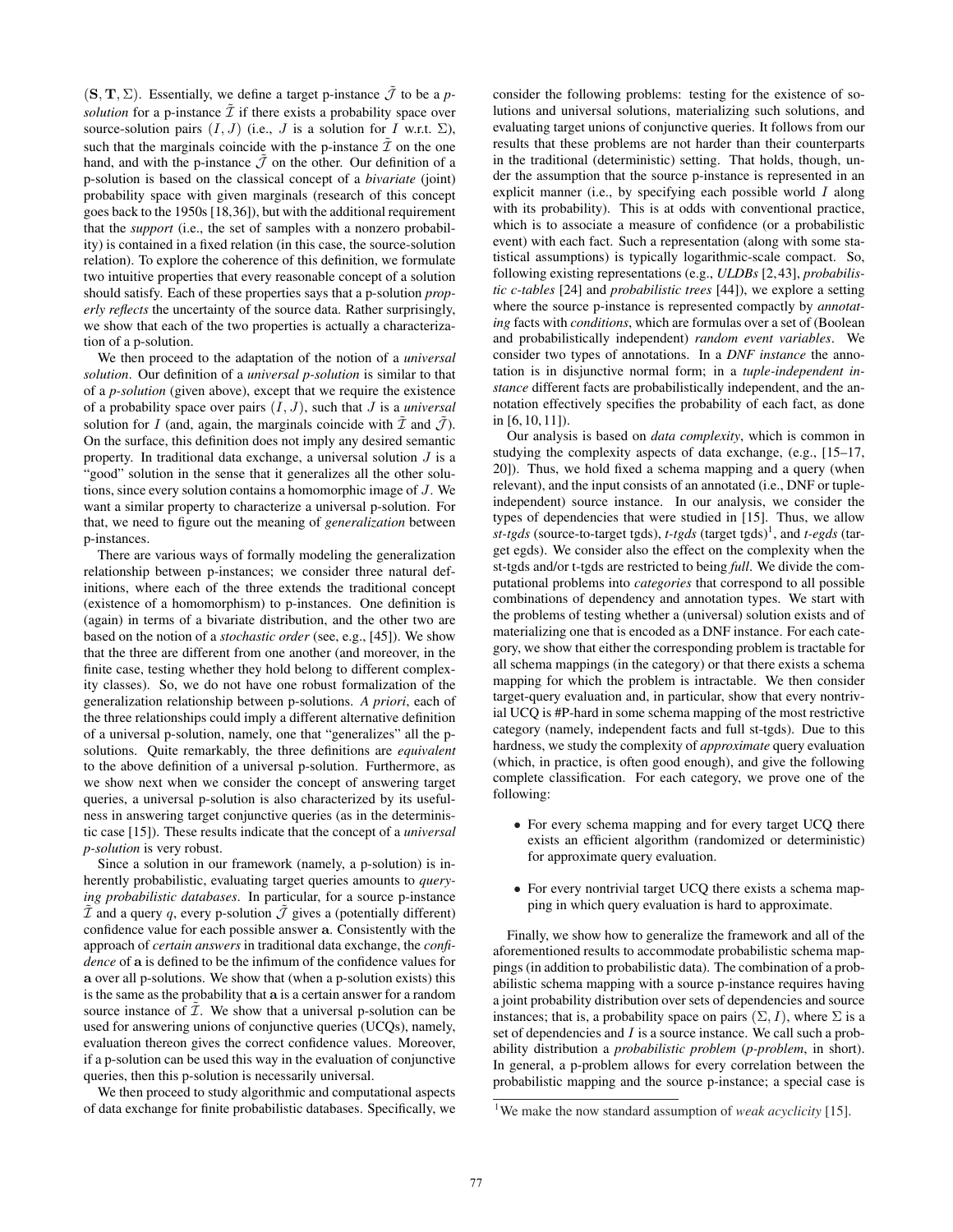the *product space* where the probabilistic schema mapping and the source p-instance are assumed to be independent.

We show that the framework and all aforementioned results *completely* generalize to p-problems, under the proper adaptation of the definitions. In particular, we use the notions of a *p-solution*, a *universal p-solution* and an *answer confidence* (for a target query) *for a p-problem*  $P$  rather than *for a source p-instance*  $I$ . Moreover, the results of Section 5 are generalized by annotating the dependencies specifying the mapping similarly to source facts (i.e., using formulas over event variables); event variables can be shared between facts and dependencies, thereby allowing correlations between the probabilistic source data and mappings to be represented.

To the best of our knowledge, this work is the first to study data exchange over probabilistic databases. In [13, 14, 41, 42], the problem of data exchange (and specifically data integration) for deterministic databases and probabilistic mappings is studied. The relationship between that work and this paper is discussed in Section 6.2.

The proofs of the results presented in this paper will appear in a full version.

# 2. PRELIMINARIES

#### 2.1 Schemas and Instances

We assume fixed countably infinite sets Const of *constants* and Var of *nulls*, such that Const ∩ Var =  $\emptyset$ . A *schema* is a finite sequence  $\mathbf{R} = \langle R_1, \ldots, R_k \rangle$  of distinct relation symbols, where each  $R_i$  has a fixed arity  $r_i > 0$ . An *instance* I (*over* **R**) is a sequence  $\langle R_1^I, \ldots, R_k^I \rangle$ , such that each  $R_i^I$  is a finite relation of arity  $r_i$  over Const ∪ Var (i.e.,  $R_i^I$  is a finite subset of (Const ∪ Var)<sup> $r_i$ </sup>). We call  $R_i^I$  the  $R_i$ -relation of I. We may abuse this notation and use  $R_i$  to denote both the relation symbol and the relation  $R_i^I$  that interprets it. We use  $dom(I)$  to denote the set of all constants and nulls that appear in  $I$ . We say that  $I$  is a *ground instance* if  $\text{dom}(I)$ does not contain nulls. We denote by  $\textsf{Inst}(\mathbf{R})$  and  $\textsf{Inst}^c(\mathbf{R})$  the classes of all instances and ground instances, respectively, over R. We use  $R(t_1, \ldots, t_r)$  to denote that  $(t_1, \ldots, t_r)$  is a tuple in a relation R and call it a *fact*. We identify an instance with the set of its facts.

Let  $K_1$  and  $K_2$  be instances over the same schema. A *homomorphism*  $h: K_1 \to K_2$  is a mapping from  $\text{dom}(K_1)$  to  $\text{dom}(K_2)$ , such that *(1)*  $h(c) = c$  for all constants  $c \in \text{dom}(K_1)$ , *and (2)* for all facts  $R(\mathbf{t})$  of  $K_1$ , the fact  $R(h(\mathbf{t}))$  is in  $K_2$  (for  $\mathbf{t} = (t_1, \ldots, t_r)$ , the tuple  $h(\mathbf{t})$  is  $(h(t_1), \ldots, h(t_r))$ ). By  $K_1 \to K_2$  we denote the existence of a homomorphism  $h: K_1 \to K_2$ .

## 2.2 Schema Mappings

We now describe our formalism of a *schema mapping*, which follows that of [15]. Suppose that  $S = \langle S_1, \ldots, S_n \rangle$  and  $T =$  $\langle T_1, \ldots, T_m \rangle$  are two schemas with no relation symbols in common. We denote by  $\langle S, T \rangle$  the schema that is obtained by concatenating  $S$  and  $T$ . Similarly, if  $I$  and  $J$  are instances of  $S$  and  $T$ , respectively, then  $\langle I, J \rangle$  is the instance  $K \in \text{Inst}(\langle \mathbf{S}, \mathbf{T} \rangle)$  that satisfies  $S_i^K = S_i^I$  and  $T_j^K = T_j^J$  for  $1 \le i \le n$  and  $1 \le j \le m$ ; in other words, since we identify an instance with the set of its facts,  $\langle I, J \rangle$  is essentially the union of I and J.

We assume some formalism for expressing constraints over a given schema **R**. If  $I \in \text{Inst}(\mathbf{R})$  and  $\Sigma$  is a set of formulas in this formalism, then  $I \models \Sigma$  denotes that I satisfies every formula of  $\Sigma$ .

A *schema mapping* is a triple  $(S, T, \Sigma)$ , where S (the *source schema*) and T (the *target schema*) are schemas without common relation symbols, and  $\Sigma$  is a set of formulas over the schema  $\langle S, T \rangle$ . Each formula of Σ is called a *dependency*. A *source instance* is a ground instance I over S, and a *target instance* is an instance J over **T** (that is,  $I \in \text{Inst}^c(S)$  and  $J \in \text{Inst}(T)$ ). We say that the target instance J is a *solution for* I (*w.r.t.*  $\Sigma$ ) if  $\langle I, J \rangle \models \Sigma$ . A solution *J* for *I* w.r.t.  $\Sigma$  is *universal* if  $J \to J'$  for all solutions  $J'$  for I w.r.t.  $\Sigma$  (in other words, every solution contains a homomorphic image of  $J$ ).

## 2.3 Probability Spaces

All the probability spaces we consider are countable (finite or countably infinite). We call such spaces *p-spaces* and use the following notation. A p-space is a pair  $\mathcal{U} = (\Omega(\mathcal{U}), p_{\tilde{\mathcal{U}}})$ , such that  $\Omega(\tilde{U})$  is a countable set and  $p_{\tilde{U}} : \Omega(\tilde{U}) \to [0, 1]$  is a function that satisfies  $\sum_{u \in \Omega(\tilde{U})} p_{\tilde{U}}(u) = 1$ . Each member u of  $\Omega(\tilde{U})$  is a *sample*, and  $\Omega(\tilde{U})$  is the *sample space*. We say that the p-space  $\tilde{U}$  is *over*  $\Omega(\tilde{U})$ . The *support* of  $\tilde{U}$ , denoted  $\Omega_+(\tilde{U})$ , is the set of all samples  $u \in \Omega(\tilde{U})$  such that  $p_{\tilde{U}}(u) > 0$ . We say that  $\tilde{U}$  is *finite* if its support  $\Omega_+(\tilde{U})$  is finite. A subset  $X \subseteq \Omega(\tilde{U})$  is called an *event.* The *probability* of the event X, denoted  $\Pr_{\tilde{U}}(X)$ , is the sum EVEN: The probability of the event  $X$ , denoted  $\Pi_{\mathcal{U}}(X)$ , is the sum  $\sum_{u \in X} p_{\tilde{U}}(u)$ . We may omit the subscript  $\tilde{U}$  from  $\Pr_{\tilde{U}}(X)$  when it is clear from the context. We use  $U$  (i.e., without the tilde sign) to denote the *random variable* that represents a sample of  $\tilde{U}$ . An event is often represented by a logical formula over  $U$  (e.g.,  $\varphi$ ( $U$ ) is the same as  $\{u \in \Omega(\tilde{U}) \mid \varphi(u)\}\)$ . We often abuse the above notation and identify  $\tilde{U}$  with its sample space  $\Omega(\tilde{U})$  (e.g.,  $u \in \tilde{U}$ means that u is a member of  $\Omega(\tilde{U})$ ).

# 3. EXCHANGING PROBABILISTIC DATA

Our goal is to study data exchange in the presence of uncertainty in the source instance. We use the convention of modeling uncertain data as a *probabilistic database* [10, 11, 24, 33, 43]. The challenges of this generalization of data exchange arise right in the beginning: What is the meaning of a *solution* for a probabilistic source instance? The first observation is that such a solution should by itself be probabilistic (because if the source database is uncertain, then so is the target database). Next, we formalize the notion of a probabilistic database.

Let R be a schema. A *probabilistic database*, or a *probabilistic instance* (*over* **R**), abbrev. *p*-instance, is a p-space  $\mathcal{I}$  over  $\textsf{Inst}(\textbf{R})$ . If  $\tilde{\mathcal{I}}$  is a p-space over  $\mathsf{Inst}^c(\mathbf{R})$ , then  $\tilde{\mathcal{I}}$  is a *ground p-instance*. Note that the sample space  $\textsf{Inst}(\mathbf{R})$  (or  $\textsf{Inst}^c(\mathbf{R})$ ) is countable due to our assumption that Const and Var are countable (and that ordinary instances are finite).

Let  $M = (\mathbf{S}, \mathbf{T}, \Sigma)$  be a schema mapping. A *source p-instance* is a ground p-instance  $\tilde{\mathcal{I}}$  over **S**, and a *target p-instance* is a pinstance  $J$  over  $T$ . In other words, a source p-instance and a target p-instance are p-spaces over the source and target instances, respectively.

EXAMPLE 3.1. Let M be the schema mapping  $(S, T, \Sigma)$ , where S and T are defined as follows. Note that, for convenience, the columns are named.

S :Researcher (name, university), RArea(researcher, topic)

 $T: UArea$ (university, department, topic)

and  $\Sigma$  contains the single dependency

$$
\forall r, u, t (Researcher(r, u) \land RArea(r, t))
$$

$$
\rightarrow \exists d \text{ } UArea(u, d, t)).
$$

Figure 1 depicts a set of possible facts (e.g.,  $r_e$ ,  $a_{\text{eir}}$  and  $u_{ir}$ ) for each of the three relations. Note that  $\perp_1$ ,  $\perp_2$  and  $\perp_3$  are nulls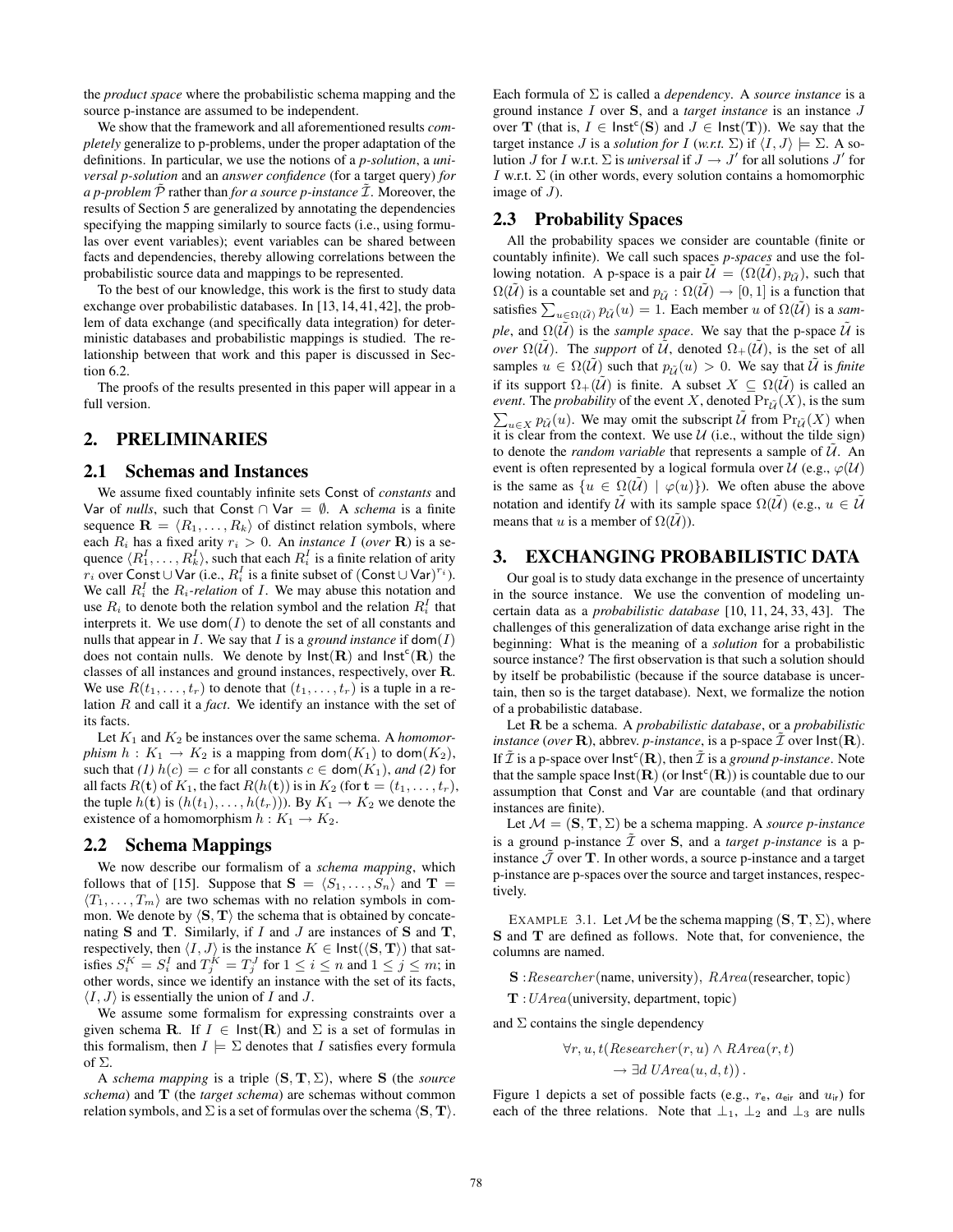|              | Researcher facts                      |                                     |                                          |                                   | RArea facts             |                                     |                                                            | Source p-instance $\mathcal I$                               |                                   |                                      |     |
|--------------|---------------------------------------|-------------------------------------|------------------------------------------|-----------------------------------|-------------------------|-------------------------------------|------------------------------------------------------------|--------------------------------------------------------------|-----------------------------------|--------------------------------------|-----|
|              | Researcher(Emma, UCSD)<br>$r_{e}$     |                                     |                                          | $a_{\text{eir}}$                  | <i>RArea</i> (Emma, IR) |                                     |                                                            | $I_1 = \{r_{\rm e}, r_{\rm j}, a_{\rm eir}, a_{\rm jdb}\}\,$ |                                   | 0.3                                  |     |
|              | Researcher(John, UCSD)<br>$r_{\rm i}$ |                                     |                                          | $a_{\text{edb}}$                  | RArea(Emma, DB)         |                                     | $I_2 = \{r_{\rm e}, r_{\rm j}, a_{\rm eir}, a_{\rm jai}\}$ |                                                              |                                   | 0.3                                  |     |
|              |                                       |                                     | $a_{\text{idb}}$                         | RArea(John, DB)                   |                         |                                     | $I_3 = \{r_{e}, r_{j}, a_{edb}, a_{jai}\}\$                |                                                              | 0.2                               |                                      |     |
|              |                                       |                                     |                                          | $a_{\rm ini}$                     |                         | <i>RArea</i> (John, AI)             |                                                            | $I_4 = \{r_{\rm e}, r_{\rm j}, a_{\rm edb}, a_{\rm jdb}\}$   |                                   | 0.1                                  |     |
|              |                                       |                                     |                                          |                                   |                         |                                     |                                                            | $I_5 = \{r_{\rm e}, a_{\rm edb}\}\$                          |                                   | 0.1                                  |     |
|              |                                       |                                     |                                          |                                   |                         |                                     |                                                            |                                                              |                                   |                                      |     |
|              | UArea facts                           |                                     |                                          | Target p-instance $\mathcal{J}_1$ |                         | Target p-instance $\mathcal{J}_2$   |                                                            |                                                              | Target p-instance $\mathcal{J}_3$ |                                      |     |
| $u_{ir}$     |                                       | $UArea(UGSD, \perp_1, IR)$          | $J_1 = \{u_{ir}, u_{db}\}\$              |                                   | 0.3                     | $J_5 = \{u_{ir}, u_{db}\}\$         |                                                            | 0.35                                                         |                                   | $J_8 = \{u_{ir}, u_{db}\}\$          | 0.3 |
| $u_{\rm ai}$ |                                       | <i>UArea</i> (UCSD, $\perp_2$ , Al) | $J_2 = \{u_{ir}, u_{ai}\}\$              |                                   | 0.3                     | $J_6 = \{u_{ir}, u_{ai}, u_{db}\}\$ |                                                            | 0.45                                                         |                                   | $J_9 = \{u_{\rm ai}, u_{\rm db}\}\,$ | 0.3 |
| $u_{db}$     |                                       | $UArea(UCSD, \perp_3, DB)$          | $J_3 = \{u_{\text{db}}, u_{\text{ai}}\}$ |                                   | 0.2                     | $J_7 = \{u_{ir}, u_{ai}\}\$         |                                                            | $0.2\,$                                                      |                                   | $J_{10} = \{u_{ir}, u_{ai}\}$        | 0.4 |
|              |                                       |                                     | $J_4 = \{u_{db}\}\$                      |                                   | 0.2                     |                                     |                                                            |                                                              |                                   |                                      |     |

Figure 1: Source and target p-instances for the schema mapping  $\mathcal M$  of Example 3.1

(and the rest of the data values are constants). Using the facts, the figure depicts four finite p-instances  $\tilde{\mathcal{I}}, \tilde{\mathcal{J}}_1, \tilde{\mathcal{J}}_2$  and  $\tilde{\mathcal{J}}_3$ , where  $\tilde{\mathcal{I}}$  is a source p-instance and each  $\tilde{J}_i$  is a target p-instance. Each sample of a p-instance is represented by a two-entry row, where the left entry shows the instance and the right one shows its probability. For example, the probability  $p_{\tilde{\mathcal{I}}}(I_1)$  of  $I_1 = \{r_{\text{e}}, r_{\text{j}}, a_{\text{eir}}, a_{\text{jdb}}\}$  is 0.3. Observe that in each of  $\tilde{\mathcal{I}}, \tilde{\mathcal{J}}_1, \tilde{\mathcal{J}}_2$  and  $\tilde{\mathcal{J}}_3$ , the probabilities in the rows sum up to 1.  $\square$ 

The challenge is to identify when a target p-instance constitutes a solution for a source p-instance. In principle, we have a binary relationship between deterministic instances  $I$  and  $J$  (namely,  $J$ is a solution for I), and we want to generalize it to p-instances  $\tilde{\mathcal{I}}$ and  $\bar{J}$ . The *probabilistic match* is a systematic way of extending a binary relationship between objects into a binary relationship between p-spaces thereof. Next, we give the formal definition of a probabilistic match. In Section 3.2, we apply it to define our notion of a solution in the probabilistic setting, which we call a *p-solution*. Then, we show that this definition is semantically coherent, by considering two natural and desirable requirements for a notion of a solution and showing that each of these requirements actually characterizes a p-solution.

#### 3.1 Probabilistic Match

Our notion of a probabilistic match between p-spaces is based on the classical concept of joint (or *bivariate*) probability spaces with specified marginals [18, 36]. Our new twist on this old notion is that we require the joint distribution to have a support contained in a given binary relation.

DEFINITION 3.2. *(Probabilistic Match*) Let  $\hat{U}$  and  $\hat{W}$  be two p-spaces and let  $R \subseteq \Omega(\tilde{U}) \times \Omega(\tilde{W})$  be a binary relation. A *probabilistic match of*  $\tilde{U}$  *in*  $\tilde{W}$  *w.r.t.*  $R$  (or, for short, an  $R$ -match of  $\tilde{U}$  *in*   $\tilde{W}$ ) is a p-space  $\tilde{P}$  over  $\Omega(\tilde{U}) \times \Omega(\tilde{W})$  that satisfies the following two conditions.

- 1. The support of  $\tilde{\mathcal{P}}$  is contained in R (i.e.,  $Pr(\mathcal{P} \in R) = 1$ ).
- 2. The marginals of  $\tilde{\mathcal{P}}$  are  $\tilde{\mathcal{U}}$  and  $\tilde{\mathcal{W}}$ . This means that:

(i) 
$$
\sum_{w \in \Omega(\tilde{\mathcal{W}})} p_{\tilde{\mathcal{P}}}(u, w) = p_{\tilde{\mathcal{U}}}(u)
$$
 for all  $u \in \tilde{\mathcal{U}}$ , and

(ii)  $\sum_{u \in \Omega(\tilde{U})} p_{\tilde{\mathcal{P}}}(u, w) = p_{\tilde{\mathcal{W}}}(w)$  for all  $w \in \tilde{\mathcal{W}}$ .

Note that an R-match of  $\tilde{U}$  in  $\tilde{W}$  can be viewed as a probability space over R, whose marginals coincide with  $\tilde{U}$  and  $\tilde{W}$ . A special case of a probabilistic match is the *product space*  $\mathcal{U} \times \mathcal{W}$ , where R is the set  $\Omega(\tilde{U}) \times \Omega(\tilde{W})$  and the two coordinates are probabilistically independent (that is,  $p_{\tilde{U}\times \tilde{W}}(u, w) = p_{\tilde{U}}(u) \cdot p_{\tilde{W}}(w)$  for all  $u \in \tilde{U}$  and  $w \in \tilde{W}$ ). Two other special cases, for a relation  $R \subseteq \Omega(\bar{\mathcal{U}}) \times \Omega(\bar{\mathcal{W}})$ , are the following.

- An R-match  $\tilde{\mathcal{P}}$  is *left-trivial* if for every  $u \in \Omega_+(\tilde{\mathcal{U}})$  there is exactly one  $w \in \Omega(\tilde{W})$  such that  $p_{\tilde{P}}(u, w) > 0$ ; equivalently,  $Pr_{\tilde{\mathcal{P}}}(u, w) = Pr_{\tilde{\mathcal{U}}}(u)$  whenever  $Pr_{\tilde{\mathcal{P}}}(u, w) > 0$ .
- Similarly,  $\tilde{\mathcal{P}}$  is *right-trivial* if for every  $w \in \Omega_+(\tilde{\mathcal{W}})$  there is exactly one  $u \in \Omega(\tilde{U})$  such that  $p_{\tilde{\mathcal{P}}}(u, w) > 0$ ; equivalently,  $Pr_{\tilde{\mathcal{P}}}(u, w) = Pr_{\tilde{W}}(w)$  whenever  $Pr_{\tilde{\mathcal{P}}}(u, w) > 0$ .

EXAMPLE 3.3. Consider the p-instances  $\tilde{\mathcal{I}}$ ,  $\tilde{\mathcal{J}}_1$  and  $\tilde{\mathcal{J}}_2$  of Figure 1. The two bipartite graphs of Figure 2 depict (finite) probabilistic matches of  $\overline{\mathcal{I}}$  in  $\overline{\mathcal{I}}_1$  (in the graph on the left side of Figure 2) and in  $\mathcal{J}_2$  (in the graph on the right side of Figure 2). The relations  $R$  are the ones given by the (solid and dashed) edges that connect each of the two pairs of p-spaces. The probability of each pair  $(I, J)$  is written inside a rectangular box on the corresponding edge, unless this probability is zero and then the edge is represented



Figure 2:  $SOL_\mathcal{M}$ -matches of  $\tilde{\mathcal{I}}$  in  $\tilde{\mathcal{J}}_1$  and of  $\tilde{\mathcal{I}}$  in  $\tilde{\mathcal{J}}_2$  for the source p-instance  $\tilde{\mathcal{I}}$  and the target p-instances  $\tilde{\mathcal{J}}_1$  and  $\tilde{\mathcal{J}}_2$  of Example 3.1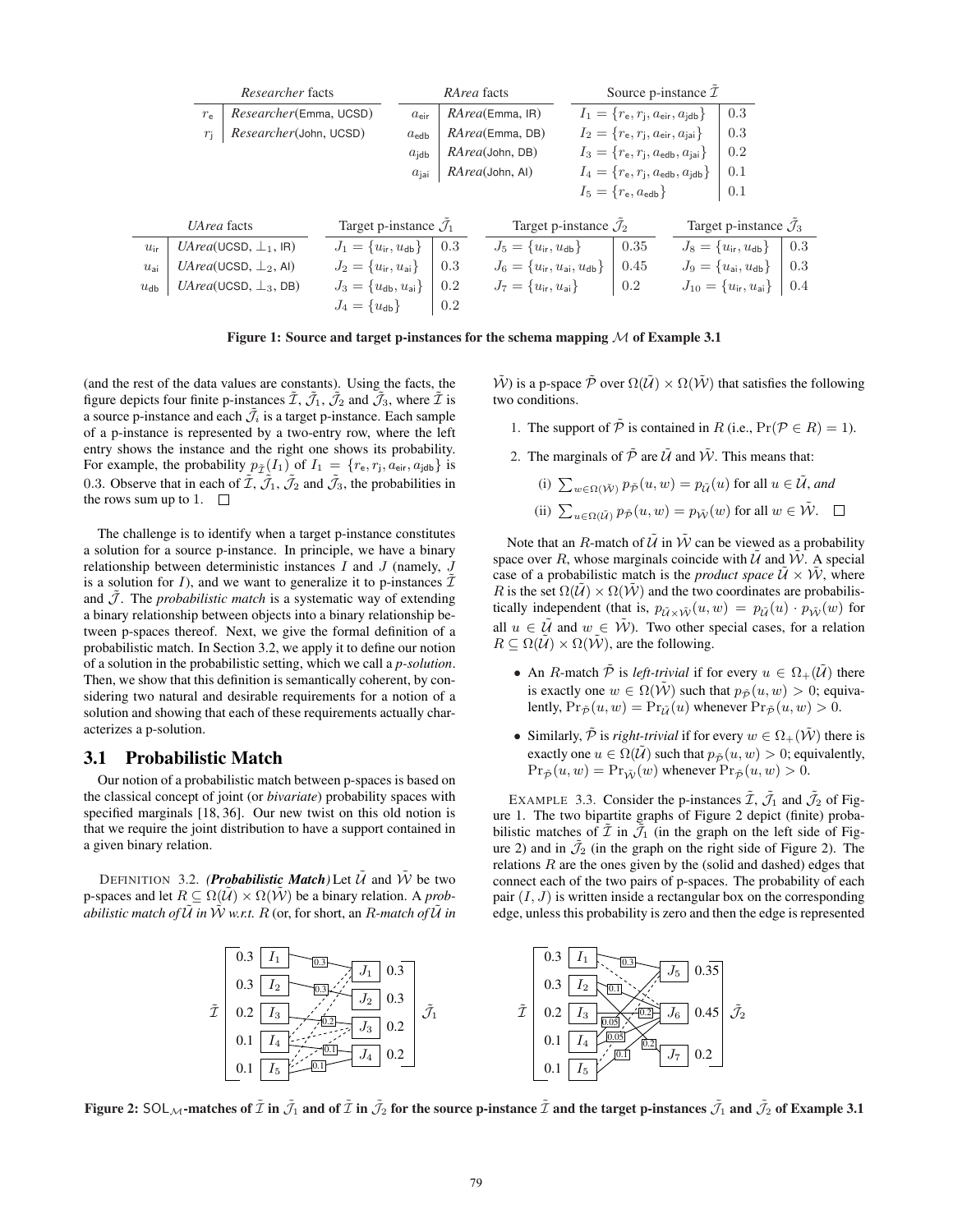as a dashed line. (Recall that the probability of  $(I, J)$  is necessarily zero if no edge connects  $I$  and  $J$ .)

Observe that the probabilistic match of  $\tilde{\mathcal{I}}$  in  $\tilde{\mathcal{J}}_1$  on the left side of Figure 2 is left-trivial, since every node on the left side is incident to exactly one nonzero edge. Thus, it is immediate to verify that Item (i) in Definition 3.2 holds. Note that this match is not right-trivial (since  $J_4$  is incident to two nonzero edges). Actually, there cannot be any right-trivial match of  $\mathcal I$  in  $\mathcal J_1$ , simply because  $\Omega_+(\mathcal{J}_1)$  contains fewer samples than  $\Omega_+(\mathcal{I})$ .

A more complex example of a probabilistic match is the match of  $\tilde{\mathcal{I}}$  in  $\tilde{\mathcal{J}}_2$  on the right side of Figure 2. Note that this match is neither left-trivial nor right-trivial. Consider the instance  $I_4$  in the right side of Figure 2. In Item (i) in Definition 3.2, when the role of  $u$  is played by  $I_4$ , the sum on the left side of Item (i), which is the sum of probabilities of the edges adjacent to  $I_4$ , is  $0.05 +$  $0.05 = 0.1$ , which is exactly the probability of  $I_4$ , which is the value on the right side of Item (i). Consider now the instance  $J_6$ in the right side of Figure 2. In Item (ii) in Definition 3.2, when the role of w is played by  $J_6$ , the sum on the left side of Item (ii), which is the sum of probabilities of the edges adjacent to  $J_6$ , is  $0+0.1+0.2+0.05+0.1 = 0.45$ , which is exactly the probability of  $J_6$ , which is the value on the right side of Item (ii).  $\Box$ 

#### 3.2 p-Solution

We are now ready to define the concept of a p-solution. For a schema mapping  $M$ , we denote by  $SOL_{\mathcal{M}}$  the binary relation that comprises pairs  $(I, J) \in \text{Inst}^c(S) \times \text{Inst}(T)$ , such that  $J$  is a solution for I.

DEFINITION 3.4.  $(p\text{-}Solution)$  Let M be a schema mapping and let  $\tilde{\mathcal{I}}$  be a source p-instance. A *p-solution* (*for*  $\tilde{\mathcal{I}}$  *w.r.t.*  $\Sigma$ ) is a target p-instance  $\tilde{\mathcal{J}}$ , such that there is a SOL<sub>M</sub>-match of  $\tilde{\mathcal{I}}$  in  $\tilde{\mathcal{J}}$ .  $\Box$ 

Note that by a  $SOL_{\mathcal{M}}$ -match we mean, of course, an  $R$ -match where the role of R is played by  $SOL_{\mathcal{M}}$ .

EXAMPLE 3.5. Consider again the schema mapping  $M$  of Example 3.1 and the source and target p-instances that are depicted in Figure 1 and described in Example 3.1. Figure 2 shows two SOL $_{\mathcal{M}}$ -matches of  $\tilde{\mathcal{I}}$ : the one on the left side is in  $\tilde{\mathcal{J}}_1$ , and the one on the right side is in  $\tilde{J}_2$ . For example, there are edges from  $I_4$ to  $J_1$ ,  $J_3$ , and  $J_4$ , since  $J_1$ ,  $J_3$ , and  $J_4$  are each solutions for  $I_4$ w.r.t.  $\Sigma$  (the edges from  $I_4$  to  $J_1$  and  $J_3$  each have probability 0, which is allowed). There is no edge from  $I_4$  to  $J_2$ , since  $J_2$  is not a solution for  $I_4$  w.r.t.  $\Sigma$ . Thus, both  $\tilde{J}_1$  and  $\tilde{J}_2$  are p-solutions. Later, we will show that  $\mathcal{J}_3$  is not a p-solution (i.e., there is no SOL  $\mathcal{M}$ -match of  $\tilde{\mathcal{I}}$  in  $\tilde{\mathcal{J}}_3$ ).  $\Box$ 

Defining a p-solution by means of a  $SOL_{\mathcal{M}}$ -match is a straightforward application of the probabilistic-match mechanism. Next, we give a semantic justification to this definition. We start with an example. Consider the schema mapping  $\mathcal{M} = (\mathbf{S}, \mathbf{T}, \Sigma)$  and the source and target p-instances of Example 3.1. As shown in Examples 3.3 and 3.5,  $\tilde{J}_1$  and  $\tilde{J}_2$  are p-solutions. One may claim that  $\tilde{J}_3$ should be deemed a p-solution as well (even though we later show that it is not) due to the following statement (that can be easily verified). For each sample I of  $\overline{\mathcal{I}}$  (which has the probability  $Pr_{\overline{\mathcal{I}}}(I)$ of being the selected instance), there is a probability of  $Pr_{\tilde{\tau}}(I)$ , or even higher, that a sample of  $\tilde{J}$  is a solution for *I*. Next, we show that this property is not enough, and moreover, that  $\tilde{J}_3$  should *not* be a p-solution.

For an arbitrary target p-instance  $\tilde{\mathcal{J}}$ , let  $p_{db}(\tilde{\mathcal{J}})$  be the probability that, in  $\tilde{J}$ , database (DB) research is done in UCSD. The source pinstance  $\tilde{\mathcal{I}}$  says that there is a probability of 0.7 that at least one researcher of UCSD is in the DB area (as obtained by summing up the probabilities of all the instances that contain  $a_{\text{edb}}$ ,  $a_{\text{idb}}$  or both). By the schema mapping M we would like a p-solution  $\tilde{J}$  to say that DB research is done in UCSD with a probability of 0.7, that is,  $p_{db}(\tilde{\mathcal{J}}) = 0.7$ . Moreover, since  $\Sigma$  allows DB research at UCSD even if the source does not contain a DB researcher at UCSD, we should allow  $p_{db}(\mathcal{J})$  to be larger than 0.7, in addition to allowing it to equal 0.7. Now,  $p_{db}(\tilde{J}_1)$  is exactly 0.7 and  $p_{db}(\tilde{J}_2)$  is 0.8, as desired. However, this is not the case for  $\mathcal{J}_3$ , since  $p_{db}(\mathcal{J}_3) = 0.6$ .

To generalize the above example, consider a schema mapping M, a source p-instance  $\mathcal I$  and an event E of  $\mathcal I$  (e.g., the event "one or more researchers are in the DB area in UCSD," which means that  $a_{\text{edb}}$  or  $a_{\text{idb}}$  or both are in the source instance), We say that a target instance J is *consistent* with E if J is a solution for at least one instance I of E. Then, as illustrated above, the following property is desired from a p-solution  $\tilde{\mathcal{J}}$ . For all events E of  $\tilde{\mathcal{I}}$ , the probability that  $\mathcal J$  is consistent with E is at least the probability of E. An analogous desired property is the following. For all events F of  $\tilde{\mathcal{J}}$ (e.g., the event "the DB area in UCSD is nonempty", which means that  $u_{\text{db}}$  is in the target instance), the probability that a random instance of  $\overline{\mathcal{I}}$  has a solution in F is at least the probability of F. It can rather easily be shown that existence of a  $SOL_{\mathcal{M}}$ -match guarantees these two properties. Rather surprisingly, each of the two properties implies the existence of a  $SOL_{\mathcal{M}}$ -match; thus, as shown in the next theorem, each of the two is a characterization of a p-solution.

THEOREM 3.6. Let  $M = (\mathbf{S}, \mathbf{T}, \Sigma)$  be a schema mapping. Let  $\tilde{\mathcal{I}}$  *be a source p-instance and let*  $\tilde{\mathcal{J}}$  *be a target p-instance. The following are equivalent.*

- *1.*  $\tilde{J}$  *is a p-solution (that is, a* SOL<sub>M</sub>-match of  $\tilde{I}$  *in*  $\tilde{J}$  *exists).*
- 2. *For all*  $E \subseteq \text{Inst}^c(S)$ *,*

$$
\Pr_{\tilde{\mathcal{J}}} \left( \bigvee_{I \in E} \langle I, \mathcal{J} \rangle \models \Sigma \right) \geq \Pr_{\tilde{\mathcal{I}}}(E).
$$

*3. For all*  $F \subseteq$  **lnst** $(T)$ *,* 

$$
\Pr_{\tilde{\mathcal{I}}} \left( \bigvee_{J \in F} \langle \mathcal{I}, J \rangle \models \Sigma \right) \geq \Pr_{\tilde{\mathcal{J}}}(F).
$$

Note that, following the above discussion about  $\tilde{J}_3$ , the fact that Part 2 of Theorem 3.6 is necessary for being a p-solution shows that  $\tilde{J}_3$  is not a p-solution for  $\tilde{I}$  (by using the event E saying that there is a DB researcher in UCSD). Theorem 3.6 is proved via the following characterization of the existence of a probabilistic match in the spirit of Hall's Marriage Theorem [25].

LEMMA 3.7. Let  $\tilde{U}$  and  $\tilde{W}$  be two p-spaces and let  $R \subseteq \Omega(\tilde{U}) \times$  $\Omega(\tilde{\mathcal{W}})$  be a binary relation. There exists an R-match of  $\tilde{\mathcal{U}}$  in  $\tilde{W}$  *if and only if for all events* U *of*  $\tilde{U}$  *it holds that*  $Pr_{\tilde{U}}(U) \leq$  $\Pr_{\tilde{\mathcal{W}}}(\bigvee_{u\in U} R(u,\mathcal{W}))$ .

The proof for finite p-spaces is by an application of the *maxflow min-cut* theorem. For countably infinite graphs, the max-flow min-cut property does not necessarily hold. Nevertheless, recent results [3] show that, under some restrictions, this property holds for countably infinite graphs, and these restrictions are met by the graphs that are relevant to us. Hence, our proof for finite p-spaces extends to (countably) infinite p-spaces. We also have a direct proof that is based only on the finite variant of max-flow min-cut.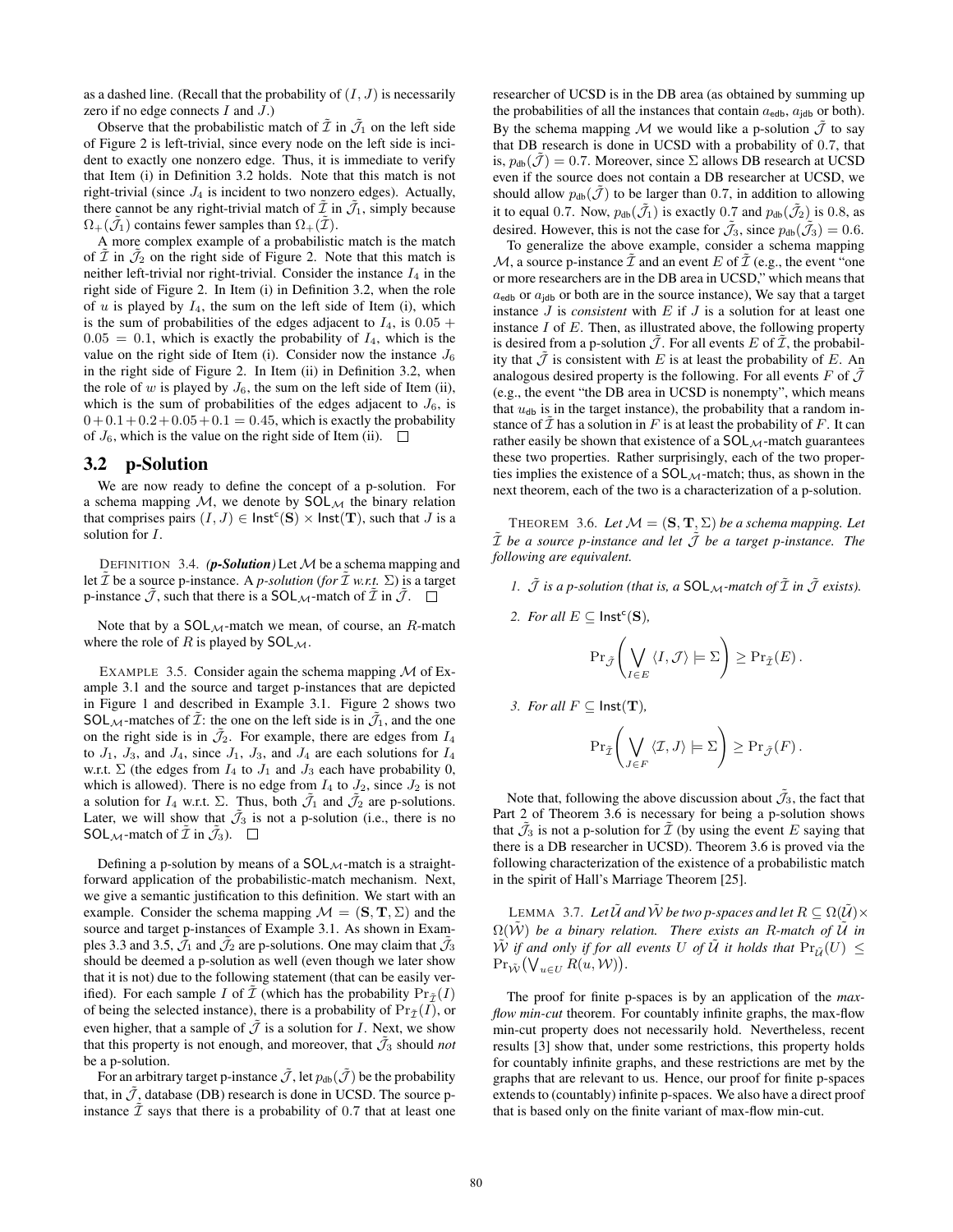# 4. UNIVERSAL P-SOLUTIONS AND QUERY ANSWERING

In this section, we generalize the concepts of a *universal solution*, and that of answering target queries, to the probabilistic setting.

## 4.1 Universal p-Solutions

Recall that the notion of a probabilistic match provides a systematic way of extending any binary relationship between (deterministic) objects to a relationship between probability spaces thereof. In the case of universal solutions, this is applied as follows. Consider a schema mapping  $M$ . Denote by USOL<sub>M</sub> the relationship between pairs  $I$  and  $J$  of source and target instances, respectively, such that  $USOL_{\mathcal{M}}(I, J)$  holds if and only if J is a universal solution for I. Then a *universal p-solution* is defined as follows.

DEFINITION 4.1. *(Universal p-Solution)* Let M be a schema mapping. Let  $\tilde{\mathcal{I}}$  and  $\tilde{\mathcal{J}}$  be source and target p-instances, respectively. We say that  $\tilde{J}$  is a *universal p-solution* (*for*  $\tilde{I}$  *w.r.t.*  $\Sigma$ ) if there is a USOL<sub>M</sub>-match of  $\mathcal I$  in  $\mathcal J$ .  $\Box$ 

EXAMPLE 4.2. The SOL $_{\mathcal{M}}$ -match of  $\tilde{\mathcal{I}}$  in  $\tilde{\mathcal{J}}_1$  (where  $\mathcal{M}, \tilde{\mathcal{I}}$ and  $\tilde{J}_1$  are described in Example 3.1) on the left side of Figure 2 is actually a USOL $_M$ -match, since an edge from  $I_m$  to  $J_n$  has a nonzero probability only if  $J_n$  is a universal solution for  $I_m$ . Thus,  $\tilde{J}_1$  is a universal p-solution for  $\tilde{I}$ . The SOL<sub>M</sub>-match of  $\tilde{I}$  in  $\tilde{J}_2$ on the right side of Figure 2 is not a  $USOL_{\mathcal{M}}$ -match since, for example, there is an edge (with probability 0.1) between  $I_2$  and  $J_6$ , yet  $J_6$  is not a universal solution for  $I_2$ . Later, we will show that  $\tilde{J}_2$  is, indeed, *not* a universal p-solution for  $\tilde{I}$ .  $\Box$ 

We now give a proposition about the existence of a p-solution and a universal p-solution. This proposition is straightforward, and we record it for later use.

PROPOSITION 4.3. Let M be a schema mapping and let  $\tilde{\mathcal{I}}$  be a *source p-instance. A p-solution exists if and only if a solution exists for all*  $I \in \Omega_+(\tilde{\mathcal{I}})$ *. Similarly, a universal p-solution exists if and only if a universal solution exists for all*  $I \in \Omega_+(\tilde{\mathcal{I}})$ *.* 

We note that when a p-solution for a source p-instance  $\tilde{\mathcal{I}}$  exists, there is a straightforward construction of a p-solution that is lefttrivial. A similar comment holds for universal p-solutions.

In the deterministic case, a universal solution is deemed a good choice of a solution, since it is a *most general* one, where the notion of generality is defined by means of a homomorphism; that is,  $J_1$  generalizes  $J_2$  if  $J_1 \rightarrow J_2$ . We would like to have a similar characterization of a universal p-solution. For that, we need a notion for a relationship between p-instances that corresponds to that of homomorphism in ordinary data. One such definition can be obtained by applying the probabilistic match. Let  $T$  be a schema. We denote by  $HOM_T$  the binary relation that includes all the pairs  $(J_1, J_2) \in (\textsf{Inst}(\mathbf{T}))^2$ , such that  $J_1 \to J_2$ . Consider two p-instances  $\tilde{\mathcal{J}}_1$  and  $\tilde{\mathcal{J}}_2$  over **T**. We use  $\tilde{\mathcal{J}}_1$   $\overset{\text{mat}}{\longrightarrow}$   $\tilde{\mathcal{J}}_2$  to denote that there is a HOM $_{\text{T}}$ -match of  $\tilde{J}_1$  in  $\tilde{J}_2$ .

REMARK 4.4. The definition of  $\tilde{J}_1 \stackrel{\text{mat}}{\longrightarrow} \tilde{J}_2$ , restricted to finite p-instances, is similar yet different from that of *homomorphism* given in [13] where, in our terminology, only right-trivial  $HOM_T$ matches are allowed (in particular, there is no homomorphism from  $\tilde{\mathcal{J}}_1$  to  $\tilde{\mathcal{J}}_2$  in the sense of [13] if the cardinality of  $\Omega_+(\tilde{\mathcal{J}}_1)$  is strictly larger than that of  $\Omega_+(\tilde{\mathcal{J}}_2)$ ).  $\Box$ 

The  $HOM_T$ -match extends the notion of homomorphism to pinstances in the systematic way of applying the probabilistic match. There are, though, other natural ways of generalizing this notion. Next, we consider two such ways, which are based on the classical notion of a *stochastic order*. We then explore their relationships to the existence of a  $HOM_T$ -match. First, we need some definitions.

A stochastic order is traditionally an order over numeric random variables (cf. [45]). Here, we extend this notion from numbers to general preordered elements, in a straightforward manner. Formally, let O be a countable set and let  $\preceq$  be a preorder over O (i.e.,  $\preceq$  is a reflexive and transitive binary relation  $\preceq$  over O). The *stochastic extension* of  $\preceq$  is the preorder  $\preceq'$  over the set of all the pspaces over O, where for all p-spaces  $\tilde{U}$  and  $\tilde{W}$ , the interpretation of  $\tilde{U} \preceq' \tilde{W}$  is

$$
\forall o \in O \; (\Pr(\mathcal{U} \preceq o) \geq \Pr(\mathcal{W} \preceq o)) \; .
$$

Let **T** be a schema. It is well known that the existence-ofa-homomorphism relationship can be viewed as a preorder over  $Inst(T)$  (see, e.g., [26]), and there are basically two ways to define this preorder. In the first, we use the preorder  $\preceq_{\text{sp}}$ , where  $J \preceq_{\text{sp}} J'$ is interpreted as  $J \to J'$ , namely, " $\bar{J}$  is at most as *specific* as  $J'$ ." The second preorder,  $\preceq_{ge}$ , has the complement interpretation: "J is at most as *general* as J'," that is,  $J \preceq_{ge} J'$  means  $J' \rightarrow J$ . Having the two preorders  $\preceq_{\text{sp}}$  and  $\preceq_{\text{ge}}$  over instances, we automatically obtain two preorders over p-instances, namely, the stochastic extensions, which we denote by  $\leq^{\text{sp}}$  and  $\leq^{\text{ge}}$ , respectively.<sup>2</sup> Thus,  $\tilde{\mathcal{J}}_1 \stackrel{\leq \text{sp}}{\longrightarrow} \tilde{\mathcal{J}}_2$  if  $\Pr(\mathcal{J}_1 \to J) \geq \Pr(\mathcal{J}_2 \to J)$  for all instances J over **T**, and  $\tilde{\mathcal{J}}_2 \stackrel{\preceq_{\text{ge}}}{\longleftarrow} \tilde{\mathcal{J}}_1$  if  $\Pr(J \to \mathcal{J}_2) \geq \Pr(J \to \mathcal{J}_1)$  for all instances  $J$  over  $T$ . For uniformity of presentation, we write  $\tilde{\mathcal{J}}_1 \stackrel{\succeq \text{ge}}{\longrightarrow} \tilde{\mathcal{J}}_2$  instead of  $\tilde{\mathcal{J}}_2 \stackrel{\succeq \text{ge}}{\longrightarrow} \tilde{\mathcal{J}}_1$ .

We now have three ways of extending the relationship  $J_1 \rightarrow J_2$ (existence of a homomorphism) from instances  $J_1$  and  $J_2$  to pinstances  $\tilde{J}_1$  and  $\tilde{J}_2$ . The first is  $\tilde{J}_1 \stackrel{\text{mat}}{\longrightarrow} \tilde{J}_2$ , namely, there exists a HOM<sub>T</sub>-match of  $\tilde{J}_1$  in  $\tilde{J}_2$ . The second is  $\tilde{J}_1 \stackrel{\leq \text{sp}}{=} \tilde{J}_2$ , namely,  $\tilde{J}_1$  is at most as specific as  $\tilde{J}_2$ . The third is  $\tilde{J}_1 \stackrel{\succeq{\rm ge}}{\longrightarrow} \tilde{J}_2$ , namely,  $\tilde{J}_1$  is at least as general as  $\tilde{J}_2$ . Observe that the three are indeed extensions of  $\rightarrow$ , in the following sense. If  $\tilde{J}_1$  and  $\tilde{J}_2$  are deterministic instances  $J_1$  and  $J_2$  (i.e., the probability of  $J_i$  in  $\tilde{J}_i$  is 1, for  $i = 1, 2$ ), then each of  $\tilde{J}_1 \stackrel{\text{mat}}{\longrightarrow} \tilde{J}_2$ ,  $\tilde{J}_1 \stackrel{\leq \text{sp}}{\longrightarrow} \tilde{J}_2$  and  $\tilde{J}_1 \stackrel{\leq \text{ge}}{\longrightarrow} \tilde{J}_2$  is equivalent to  $J_1 \rightarrow J_2$ .

The following theorem shows that  $m \rightarrow \infty$  is a strictly stronger relationship than  $\leq^{\text{sp}}$  and  $\leq^{\text{ge}}$ ; that is,  $\tilde{J}_1 \stackrel{\text{mat}}{\longrightarrow} \tilde{J}_2$  implies both  $\tilde{J}_1 \leq^{\text{sp}}$  $\tilde{\mathcal{J}}_2$  and  $\tilde{\mathcal{J}}_1 \stackrel{\succeq \text{ge}}{\longrightarrow} \tilde{\mathcal{J}}_2$ , and there are cases where neither of the opposite implications holds. Moreover, it shows that  $\leq^{\text{sp}}$  and  $\leq^{\text{ge}}$  are incomparable. Finally, the theorem shows that for finite p-instances  $\tilde{\mathcal{J}}_1$  and  $\tilde{\mathcal{J}}_2$ , testing  $\tilde{\mathcal{J}}_1 \stackrel{\leq \text{sp}}{\longrightarrow} \tilde{\mathcal{J}}_2$  and testing  $\tilde{\mathcal{J}}_1 \stackrel{\geq \text{ge}}{\longrightarrow} \tilde{\mathcal{J}}_2$  are not even in the same complexity class as testing  $\tilde{J}_1 \stackrel{\text{mat}}{\longrightarrow} \tilde{J}_2$  (assuming  $NP \neq conP$ ) since the first two tests are DP-hard<sup>3</sup> (yet decidable) while the third is NP-complete.

THEOREM 4.5. *The following hold.*

- 1. For all p-instances  $\tilde{J}_1$  and  $\tilde{J}_2$ , if  $\tilde{J}_1 \stackrel{\text{mat}}{\longrightarrow} \tilde{J}_2$  then  $\tilde{J}_1 \stackrel{\text{sep}}{\longrightarrow} \tilde{J}_2$ and  $\tilde{\mathcal{J}}_1 \stackrel{\succeq_{\mathsf{ge}}}{\longrightarrow} \tilde{\mathcal{J}}_2$ .
- 2. *There are p-instances*  $\tilde{J}_1$  *and*  $\tilde{J}_2$ *, such that*  $\tilde{J}_1 \stackrel{\leq \text{sp}}{\longrightarrow} \tilde{J}_2$  *and*  $\tilde{\mathcal{J}}_1 \not\cong^{\text{ges}} \tilde{\mathcal{J}}_2$ *; similarly, there are p-instances*  $\tilde{\mathcal{J}}_1$  *and*  $\tilde{\mathcal{J}}_2$ *, such* that  $\tilde{\mathcal{J}}_1 \stackrel{\succeq_{\rm{ge}}}{\longrightarrow} \tilde{\mathcal{J}}_2$  and  $\tilde{\mathcal{J}}_1 \not\stackrel{\succeq_{\rm{sp}}}{\longrightarrow} \tilde{\mathcal{J}}_2$ . Hence, due to Part 1, neither  $\stackrel{\leq sp}{\longrightarrow}$  *nor*  $\stackrel{\geq ge}{\longrightarrow}$  *implies*  $\stackrel{\text{mat}}{\longrightarrow}$ *.*

<sup>&</sup>lt;sup>2</sup>The choice of the notation  $\leq^{\text{sp}}$  and  $\leq^{\text{ge}}$  (rather than, e.g.,  $\leq'_{\text{sp}}$  and  $\preceq'_{ge}$ ) is for clarity of presentation.

 $\frac{3}{3}$ Recall that DP is the class of problems that can be formed as a difference of two problems in  $N\hat{P}$  [37].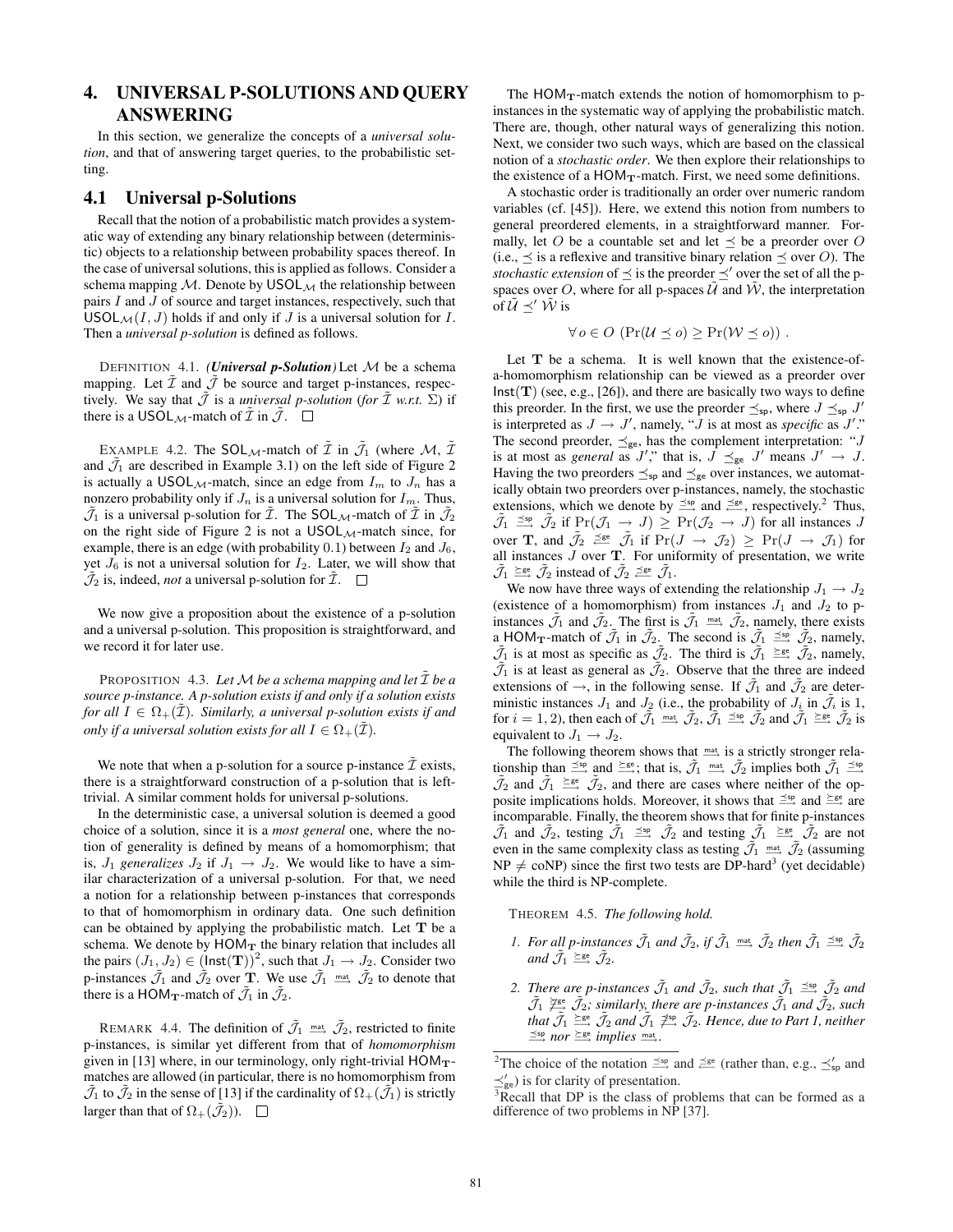- 3. Testing  $\tilde{J}_1 \stackrel{\text{mat}}{\longrightarrow} \tilde{J}_2$ , given two finite p-instances  $\tilde{J}_1$  and  $\tilde{J}_2$ ,  $i$ *s* in  $\overline{NP}$ .
- 4. Testing each of  $\tilde{J}_1 \stackrel{\leq \mathfrak{sp}}{\longrightarrow} \tilde{J}_2$  and  $\tilde{J}_2 \stackrel{\geq \mathfrak{ge}}{\longrightarrow} \tilde{J}_1$ , given finite pinstances  $\tilde{J}_1$  and  $\tilde{J}_2$ , is in EXPTIME and NEXPTIME, re*spectively, and there is a schema* T *over which both tests are DP-hard.*

We can now give three additional definitions of a universal psolution as a most general p-solution, where generality is according to each of the three relationships  $m\rightarrow \frac{1}{2}$ ,  $\frac{1}{2}$  and  $\frac{1}{2}$  and  $\frac{1}{2}$ . Theorem 4.5 shows that the three relationships between p-instances are inherently different; hence, we might expect to get *different* definitions of a universal p-solution. Surprisingly, it turns out that all three definitions are equivalent to existence of a  $USOL_{\mathcal{M}}$ -match! This is shown in the following theorem. This theorem also shows that, for a solution  $\tilde{J}$ , either *all* SOL<sub>M</sub>-matches are USOL<sub>M</sub>-matches (and then  $\mathcal J$  is universal) or *none* of them is a USOL<sub>M</sub>-match.

THEOREM 4.6. Let  $M$  be a schema mapping. Let  $\tilde{\mathcal{I}}$  be a source *p*-instance and let  $\tilde{J}$  be a p-solution. The following are equivalent.

- *1.*  $\tilde{J}$  *is a universal p-solution (i.e., there is a* USOL $_{\mathcal{M}}$ *-match of*  $\tilde{\mathcal{I}}$  *in*  $\tilde{\mathcal{J}}$ *)*.
- 2.  $\tilde{\mathcal{J}}$  mat  $\tilde{\mathcal{J}}'$  for all p-solutions  $\tilde{\mathcal{J}}'$ .
- 3.  $\tilde{\mathcal{J}} \stackrel{\leq \text{sp}}{\longrightarrow} \tilde{\mathcal{J}}'$  for all p-solutions  $\tilde{\mathcal{J}}'$ .
- *4.*  $\tilde{\mathcal{J}} \stackrel{\simeq}{\longrightarrow} \tilde{\mathcal{J}}'$  for all p-solutions  $\tilde{\mathcal{J}}'$ .
- *5. Every*  $SOL_M$ -match of  $\tilde{\mathcal{I}}$  *in*  $\tilde{\mathcal{J}}$  *is a* USOL<sub>M</sub>-match.

In Section 4.2.1, we give a query-based characterization of a universal p-solution (Proposition 4.9). Taken together with Theorem 4.6, these results show that the notion of a universal p-solution is remarkably robust.

#### 4.2 Query Answering

We now generalize the concept of answering target queries in data exchange. A  $k$ -ary *query* over a schema  $\bf{R}$  is function  $Q$  that maps every instance  $J \in \textsf{Inst}(\mathbf{R})$  to a set  $Q(J) \subseteq \textsf{dom}(J)^k$ , such that Q is invariant under isomorphism of instances. Note that for  $k = 0$ , the result  $Q(J)$  is either  $\{()\}$  (denoted true) or  $\emptyset$  (denoted false). Such a query is called *Boolean.* A *conjunctive query* (abbrev. *CQ*) and a *union of conjunctive queries* (abbrev. *UCQ*) are special cases of queries. For completeness, we next formally define a CQ and a UCQ.

A CQ has the form  $\exists y \varphi(x, y, c)$ , where x and y are tuples of variables, c is a tuple of constants (from Const) and  $\varphi(\mathbf{x}, \mathbf{y}, \mathbf{c})$  is a conjunction of atomic formulas over the schema R. We make the safety requirement that all the variables of x must participate in  $\varphi(\mathbf{x}, \mathbf{y}, \mathbf{c})$ . A UCQ has the form  $\exists \mathbf{y}(\varphi_1(\mathbf{x}, \mathbf{y}, \mathbf{c}) \vee \cdots \vee \varphi_k(\mathbf{x}, \mathbf{y}, \mathbf{c}))$ , where  $\exists y(\varphi_i(x, y, c))$  is a CQ for all  $1 \leq i \leq k$ . Given an instance K over **R**, the set  $Q(K)$  of answers comprises all the possible assignments for  $x$  that result in a clause that is true over  $K$ .

We follow the conventional notion [9–11] of querying probabilistic databases. Thus, for a query Q and a p-instance  $\hat{K}$  (where both Q and  $\bar{K}$  are over a schema R), every tuple  $\mathbf{a} \in (\mathsf{Const} \cup \mathsf{C})$ Var)<sup>k</sup> has a *confidence* value, which is the probability  $Pr(a \in$  $Q(K)$ ). In practice, the tuples a often come from some finite<sup>5</sup> set of possible answers, which can be given to the user (along with the confidence values); alternatively, the user may request  $k$  answers with the top probabilities [38].

Let  $(S, T, \Sigma)$  be a schema mapping and let Q be a k-ary query over T. In the deterministic case, *answering* Q means that, given a (deterministic) source instance I, we produce the *certain answers*, namely, the tuples  $\mathbf{a} \in \mathsf{Const}^k$  that belong to  $Q(J)$  for all solutions J for I. We denote this set by certain $(Q, I, \Sigma)$ . Next, we generalize the concept of certain answers to the case of probabilistic source instances. Let  $\mathcal I$  be a source p-instance. Given a, each p-solution  $\mathcal J$ gives a (possibly different) probability  $Pr(a \in Q(\mathcal{J}))$ . Consistent with the deterministic case, we would like to characterize a with a property that is guaranteed in every p-solution. Therefore, we define the *confidence* of **a**, denoted  $\text{conf}_O(\mathbf{a})$ , as follows. If there are no solutions, then  $\text{conf}_O(\mathbf{a}) = 1$ . Otherwise, it is the infimum of the confidences (probabilities) of a over all the p-solutions, namely,

$$
conf_{Q}(\mathbf{a}) \stackrel{\text{def}}{=} \inf_{\text{p-solutions } \tilde{\mathcal{J}}} \Pr\left(\mathbf{a} \in Q(\mathcal{J})\right) .
$$

If Q is Boolean, we write  $\text{conf}_Q$  instead of  $\text{conf}_Q(())$ .

The following proposition shows that the confidence of an answer a is the same as the probability that a is certain in a random source instance (given that a p-solution exists). This equality is interesting, because the two numbers describe apparently different quantities: one is the infimum, over all p-solutions, of the probability of an event defined over the p-solutions (specifically, the probability of having a as an answer), whereas the other is the probability of an event defined over the source p-instance (specifically, the probability of having a in the certain answers). In particular, this proposition shows the robustness of our generalization of the notion of target-query answering.

PROPOSITION 4.7. Let  $(S, T, \Sigma)$  be a schema mapping, let  $Q$ *be a query over*  $\mathbf{T}$ *, and let*  $\tilde{\mathcal{I}}$  *be a source p-instance, such that a p-solution exists. For all tuples* a *of constants,*

$$
conf_Q(\mathbf{a}) = \Pr_{\tilde{\mathcal{I}}}(\mathbf{a} \in \text{certain}(Q, \mathcal{I}, \Sigma)) \ .
$$

As a part of the proof of Proposition 4.7, we construct a psolution J, such that  $Pr(a \in Q(J))$  is equal to the probability on the right-hand side of the equality. Thus, the infimum in the definition of confidence is always realized by some p-solution (hence, it can be replaced with *minimum*).

EXAMPLE 4.8. Consider again the schema mapping  $M$ , and the p-instances  $\mathcal{I}, \mathcal{J}_1$  and  $\mathcal{J}_2$  of Example 3.1. Recall from Example 3.5 that both  $\mathcal{J}_1$  and  $\mathcal{J}_2$  are p-solutions. Let Q be the following target CQ, which extracts all the universities where both IR and AI research is conducted.

$$
Q(u)\text{:=}\ \exists d_1,d_2\ (\mathit{UArea}(u,d_1,\mathit{IR})\wedge \mathit{UArea}(u,d_2,\mathit{Al}))
$$

For  $\bar{J}_1$ , there is only one possible answer, which is  $a = (UCSD)$ . Since  $Pr(\mathbf{a} \in Q(\mathcal{J}_1)) = 0.3$ , we get that  $conf_{\Omega}(\mathbf{a}) \leq 0.3$ . Hence, the value of the left-hand side of the equality in Proposition 4.7 is at most 0.3. What about the right-hand side, which is the probability that **a** is a certain answer? Since **a** is a certain answer only for  $I_2$ , and  $I_2$  has the probability 0.3, the right-hand side of the equality in Proposition 4.7 is 0.3. Hence, by Proposition 4.7,  $\text{conf}_Q(\mathbf{a})$  is 0.3, and so is realized by  $\tilde{J}_1$ ; that is,  $\tilde{J}_1$  is a p-solution  $\tilde{J}$  such that  $Pr(a \in Q(\mathcal{J}))$  is minimal. In contrast, for  $\mathcal{J}_2$  we have  $Pr(a \in$  $Q(\mathcal{J}_2)$  = 0.65, which is strictly larger than  $\text{conf}_O(\mathbf{a})$ .  $\Box$ 

Earlier, in Example 4.2, we noted that the  $SOL_{\mathcal{M}}$ -match of  $\tilde{\mathcal{I}}$  in  $\tilde{J}_2$  on the right side of Figure 2 is not a USOL<sub>M</sub>-match. Thus, by Part 5 of Theorem 4.6,  $\tilde{J}_2$  is *not* a universal p-solution for  $\tilde{\mathcal{I}}$ .

<sup>&</sup>lt;sup>4</sup>Recall that there are fixed schemas over which testing  $\tilde{J}_1 \stackrel{\text{mat}}{\longrightarrow} \tilde{J}_2$ is NP-hard even if  $\tilde{J}_1$  and  $\tilde{J}_2$  are deterministic [8].

<sup>&</sup>lt;sup>5</sup>This is the case when  $\tilde{\mathcal{K}}$  is a finite p-space.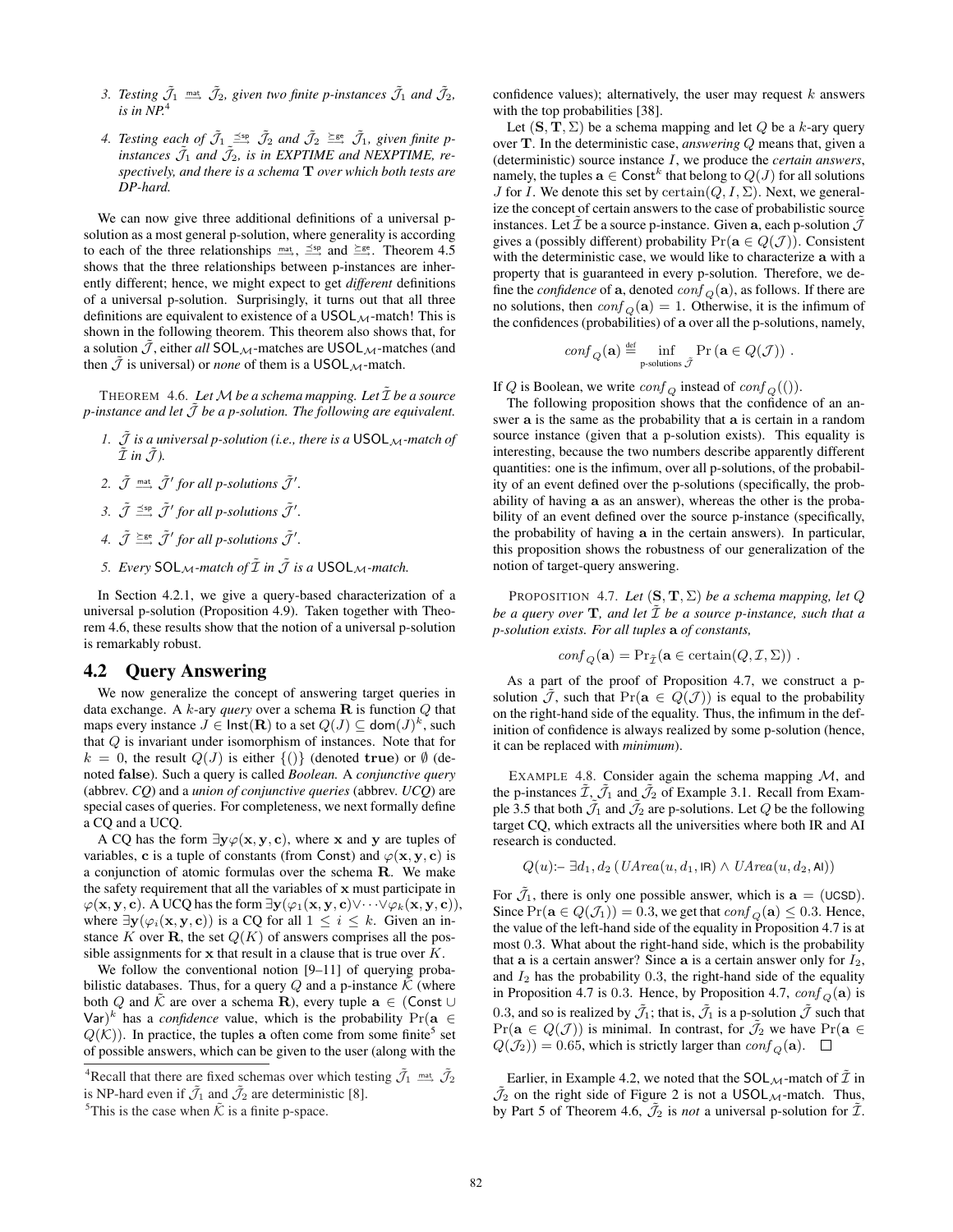Moreover, recall from Example 4.8 that  $Pr(\mathbf{a} \in Q(\mathcal{J}_2))$  is strictly larger than  $\text{conf}_Q(\mathbf{a})$ . The following section shows how this latter fact gives another proof that  $\tilde{J}_2$  is not universal.

#### *4.2.1 UCQs over Universal p-Solutions*

In the deterministic case, a universal solution can be used for answering target UCQs in the sense that the result of applying the query to the universal solution (and then restricting to the tuples of constants) is the set of all certain answers [15]. Moreover, a solution that has this property for every CQ is necessarily universal [15]. The following proposition shows that, although the concepts of deterministic and probabilistic query answering are inherently different, this property of universal solutions generalizes to universal p-solutions. That is, the confidence of an answer for a UCQ is obtained by querying a universal p-solution (when one exists), and a p-solution that has this property for every (Boolean) CQ is necessarily universal. The second part is proved by using the third characterization of Theorem 4.6.

PROPOSITION 4.9. *Let*  $(S, T, \Sigma)$  *be a schema mapping and let* I˜ *be a source p-instance. The following hold.*

- *1.* If  $\tilde{J}$  is a universal p-solution and  $Q$  is a UCQ over  $T$ , then  $\text{conf}_O(\mathbf{a}) = \Pr(\mathbf{a} \in Q(\mathcal{J}))$  *for all tuples*  $\mathbf{a}$  *of constants.*
- 2. If  $\tilde{\mathcal{J}}$  *is a p-solution such that*  $\text{conf}_Q = \Pr(Q(\mathcal{J}))$  *holds for all Boolean CQs Q, then*  $\tilde{J}$  *is a universal p-solution.*

In the next section, we study computational aspects of probabilistic data exchange. In particular, we consider the tasks of testing whether a (universal) p-solution exists, materializing one (when it exists), and evaluating target UCQs. By Proposition 4.3, a psolution exists if and only if there is a solution for I w.r.t.  $\Sigma$  for all  $I \in \Omega_+(\mathcal{I})$ . By the discussion that follows Proposition 4.3, if a p-solution exists, then we can materialize one, using solutions for the instances of  $\Omega_{+}(\mathcal{I})$ , by a straightforward construction. A similar comment applies to universal (p-) solutions. Proposition 4.7 implies that we can compute  $\text{conf}_O(\mathbf{a})$  by determining whether  $\mathbf{a} \in \text{certain}(Q, I, \Sigma)$  for each  $I \in \Omega_+(\tilde{\mathcal{I}})$ , and taking the sum of the probabilities of the instances  $I$  for which the answer is "yes."

Consequently, in the case of finite p-instances, these tasks in the probabilistic setting are not harder than their traditional counterparts. Nevertheless, this analysis is based on the assumption that source p-instances are represented in an explicit manner (i.e., by specifying each possible instance along with its probability). This is not a practical assumption, as evidenced by existing models of probabilistic databases (e.g., [2, 6, 10, 11, 43]) that usually employ a (typically logarithmic-scale) compact encoding of the possible worlds. So, the next section studies the above computational problems under some typical compact representations of probabilistic databases.

## 5. COMPACT REPRESENTATION

In this section, we explore complexity aspects of data exchange in a concrete setting where dependencies are in the form of *tgds* and *egds* [5, 15] (the formal definitions are in Section 5.2), and pinstances are represented compactly by annotating facts with probabilistic *conditions* [19,23,24] rather than explicitly specifying the whole probability space.

#### 5.1 Annotated Instances

We consider p-instances that are represented by means of *Boolean pc-tables* [24] (which are the probabilistic version of *c-tables* [27])

| $I_p^{\alpha}$   |                                |                                                  |  |  |  |  |
|------------------|--------------------------------|--------------------------------------------------|--|--|--|--|
|                  | Fact f                         | Condition $\alpha(f)$                            |  |  |  |  |
| $r_{\rm e}$      | <i>Researcher</i> (Emma, UCSD) | true                                             |  |  |  |  |
| $r_{\rm i}$      | Researcher(John, UCSD)         | $e_1 \vee e_2 \vee e_3 \vee e_4$                 |  |  |  |  |
| $a_{\text{eir}}$ | RArea(Emma, IR)                | $e_1 \vee e_2$                                   |  |  |  |  |
| $a_{\text{edh}}$ | RArea(Emma, DB)                | $\neg e_1 \wedge \neg e_2$                       |  |  |  |  |
| $a_{\text{idb}}$ | <i>RArea</i> (John, DB)        | $e_1 \vee (\neg e_2 \wedge \neg e_3 \wedge e_4)$ |  |  |  |  |
| $a_{\text{ini}}$ | <i>RArea</i> (John, AI)        | $(\neg e_1 \land e_2) \lor (\neg e_1 \land e_3)$ |  |  |  |  |
|                  |                                |                                                  |  |  |  |  |

$$
EVar(\alpha) = \{e_1, e_2, e_3, e_4\}
$$

| $p:$ EVar( $\alpha$ ) $\rightarrow$ [0, 1] |                                                            |
|--------------------------------------------|------------------------------------------------------------|
|                                            | $p(e_1) = 3/10$ , $p(e_2) = 3/7$ , $p(e_3) = p(e_4) = 1/2$ |

Figure 3: A DNF instance  $I_p^{\alpha}$ 

where the condition assigned to each fact is a logical formula over *event variables*—probabilistically independent Boolean (Bernoulli) random variables. In pc-tables conditions can be phrased as arbitrary propositional-logic formulas, which renders the most basic operations as intractable, since, for one, it is NP-complete even to decide whether a given fact occurs with a nonzero probability. Thus, our focus is on two restricted representations that correspond to (or subsume) various representations in the literature. In the first, conditions are in disjunctive normal form (DNF), and in the second, the facts are probabilistically independent. Next, we give the formal definitions.

We assume an infinite set EVar of *event variables*. Let R be a schema. A *DNF instance* (*over* R) comprises an instance I over **R**, a function  $\alpha$  that maps every fact f of I to a DNF formula  $\alpha(f)$ over EVar, and a function  $p : \text{EVar}(\alpha) \to [0, 1]$  where  $\text{EVar}(\alpha)$ is the set of all the event variables that appear in the image of  $\alpha$ . The DNF instance given by I,  $\alpha$  and p is denoted by  $I_p^{\alpha}$ . A DNF instance  $I_p^{\alpha}$  naturally encodes a p-instance, which we denote by p-space( $I_p^{\alpha}$ ), where a sample  $I^{\prime}$  is obtained as follows. First, a random truth assignment  $\tau : EVar(\alpha) \rightarrow \{true, false\}$  is chosen for the event variables of  $I$ ; this assignment is obtained by independently picking a random Boolean value  $\tau(e)$ , with probability  $p(e)$ for true, for each member e of  $EVar(\alpha)$ . Second, all the facts f such that  $\tau$  satisfies the formula  $\alpha(f)$  are selected as members of  $I'$ (alternatively,  $I'$  is obtained from  $\overline{I}$  by removing all the facts  $f$  such that  $\alpha(f)$  is violated). Thus, p-space( $I_p^{\alpha}$ ) is the finite p-instance  $\tilde{\mathcal{I}}$ such that  $\Omega_{+}(\tilde{\mathcal{I}})$  comprises instances with facts from I, and for all  $I' \subseteq I$  the probability  $p_{\tilde{I}}(I')$  is that of obtaining  $I'$  in the above process (namely, the sum of the probabilities of all the assignments

| $I_p^{\alpha}$   |                                |             |                |  |  |  |  |
|------------------|--------------------------------|-------------|----------------|--|--|--|--|
|                  | Fact $f$                       | $\alpha$ († | $p(\alpha(f))$ |  |  |  |  |
| $r_{\rm e}$      | <i>Researcher</i> (Emma, UCSD) | $e'_{0}$    | 1.0            |  |  |  |  |
| $r_{\rm i}$      | Researcher(John, UCSD)         | $e'_1$      | 0.9            |  |  |  |  |
| $a_{\text{eir}}$ | RArea(Emma, IR)                | $e_2'$      | 0.6            |  |  |  |  |
| $a_{\rm edh}$    | RArea(Emma, DB)                | $e'_3$      | 0.4            |  |  |  |  |
| $a_{\text{idb}}$ | RArea(John, DB)                | $e_4'$      | 0.4            |  |  |  |  |
| $a_{\rm ini}$    | RArea(John, Al)                | $e'_{5}$    | 0.5            |  |  |  |  |

Figure 4: A tuple-independent instance  $I_p^{\alpha}$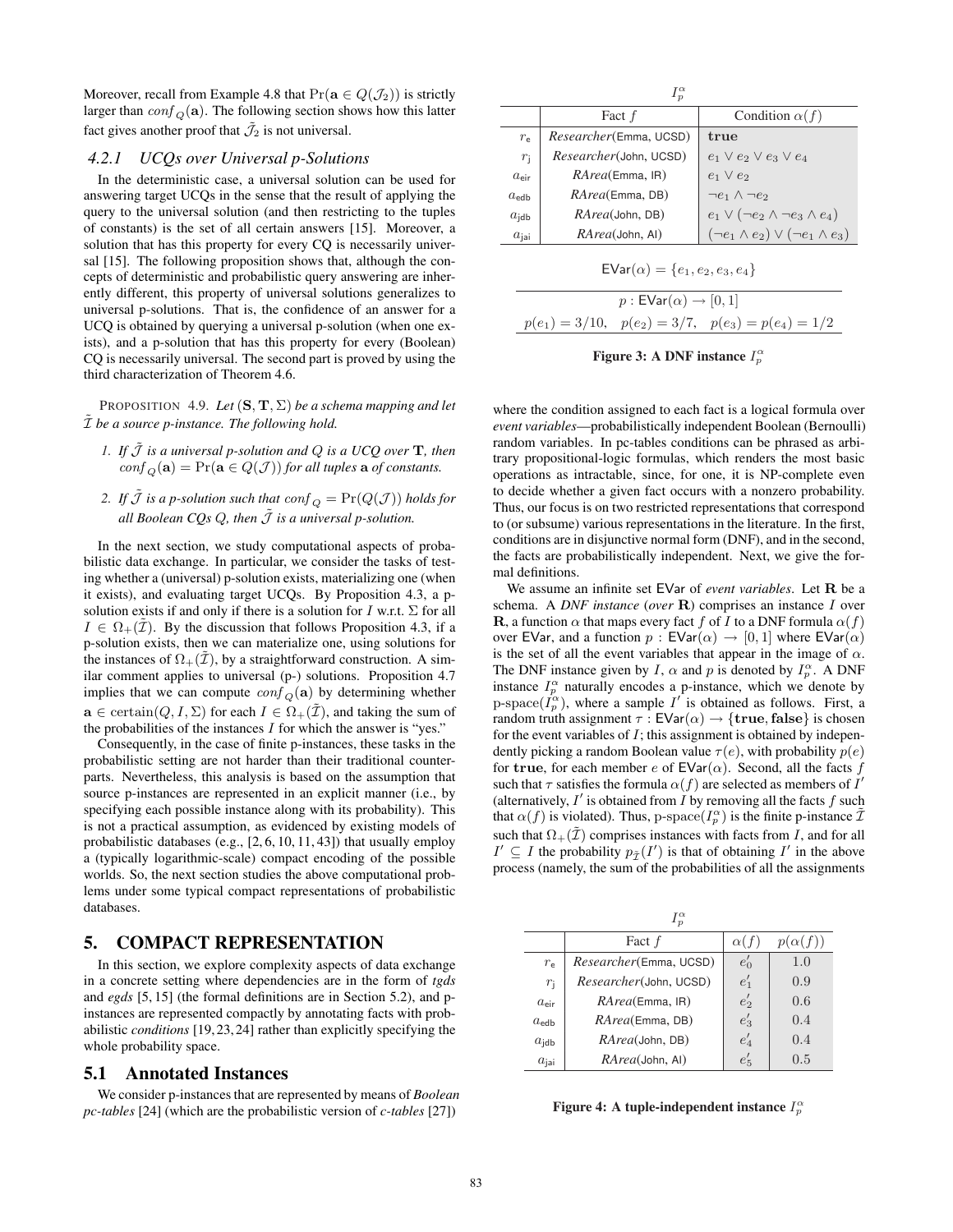that satisfy every formula of  $I'$  and none of  $I \setminus I'$ ).

EXAMPLE 5.1. Figure 3 depicts a DNF instance  $I_p^{\alpha}$ . The table on the top of the figure has a row for each fact, and the right column contains the condition of the corresponding fact. As shown in the middle part of the figure,  $EVar(\alpha)$  contains the four event variables  $e_1, \ldots, e_4$ . Finally, the function p is specified in the bottom.

Note that the facts of  $I$  are those that are depicted in the upper row of Figure 1, that is, the facts of the p-instance  $\tilde{\mathcal{I}}$ . The reader can verify that  $I_p^{\alpha}$  encodes<sup>6</sup> exactly the p-instance  $\tilde{\mathcal{I}}$ ; that is,  $\tilde{\mathcal{I}} = \text{p-space}(I_p^{\alpha})$  (which means that  $\tilde{\mathcal{I}}$  and p-space $(I_p^{\alpha})$  have the same support, and the same probability for each instance in their support). As an example, let us compute the probability of the instance  $I_5 = \{r_e, a_{edb}\}$  (from Figure 1). In general, an instance can be produced by multiple truth assignments, but  $I_5$  is produced by only the assignment that maps all four variables to false, because  $r_1 \notin I_5$ . Let  $\tau$  be that assignment. Observe that  $\tau$  indeed produces  $I_5$  since it violates the condition of every fact other than  $r_{\rm e}$  and  $a_{\rm edb}$ . Therefore, the probability of  $I_5$  is the probability of τ, namely,  $\frac{7}{10} \times \frac{4}{7} \times \frac{1}{2} \times \frac{1}{2} = \frac{28}{280} = 0.1$ . As another example, the reader can verify that the assignments  $\tau$  that map  $e_1$  to true are exactly those that result in the instance  $I_1 = \{r_e, r_i, a_{\text{eir}}, a_{\text{jdb}}\};$ therefore, the probability of  $I_1$  is  $p(e_1) = 0.3$ .

In [24] it is shown that every finite p-instance can be represented by means of Boolean pc-tables (i.e., Boolean pc-tables are "complete"). In particular, every finite p-instance  $\mathcal I$  is equal to p-space( $I_p^{\alpha}$ ) for some DNF instance  $I_p^{\alpha}$ , since every formula in propositional logic can be transformed into DNF. Note that this translation may entail an exponential blowup. But, one can efficiently translate into DNF instances other representations like *blockindependent disjoint* databases [38–40] and *probabilistic rdb's*[31].

A special case of a DNF instance is one where tuples are probabilistically independent. Formally, a *tuple-independent* instance is a DNF instance  $I_p^{\alpha}$ , such that for all facts  $f \in I$ , the condition  $\alpha(f)$ is a *distinct* atomic event variable  $e_f$  (i.e.,  $e_f \neq e_g$  for  $f \neq g$ ); in particular, the facts of  $I_p^{\alpha}$  are probabilistically independent. We require a tuple-independent instance  $I_p^{\alpha}$  to be such that the function p is strictly positive (i.e.,  $p(e) > 0$  for all  $e \in \text{EVar}(\alpha)$ ). This is not a restriction, since a fact with zero-probability event can simply be removed.

EXAMPLE 5.2. Figure 4 depicts a tuple-independent instance  $I_p^{\alpha}$ . Each row shows a fact f, the unique variable  $e'_i = \alpha(f)$  and the probability  $p(e'_i)$ . The facts of Figure 4 are the same as those of Figure 1 (and those of Figure 3, which is discussed in Example 5.1). Let  $\tilde{\mathcal{I}}$  be as in Figure 1. The probability of each fact f in  $I_p^{\alpha}$  is the marginal probability of f in  $\tilde{\mathcal{I}}$  (i.e.,  $p(\alpha(f))$  is the sum of the probabilities of the instances  $I \in \Omega_+(\mathcal{I})$  with  $f \in I$ ). However, unlike Figure 3, the instance  $I_p^{\alpha}$  of Figure 4 does *not* encode  $\tilde{\mathcal{I}}$  (that is, p-space $(I_p^{\alpha}) \neq \tilde{\mathcal{I}}$ ). Moreover, no tuple-independent instance encodes  $\tilde{\mathcal{I}}$ , simply because the facts of  $\tilde{\mathcal{I}}$  are not independent. As an example, the facts  $a_{\text{eir}}$  and  $a_{\text{edb}}$  are mutually exclusive in  $\mathcal{I}$  (hence, they are not independent).  $\Box$ 

In terms of representations of probabilistic data in the literature, tuple-independent instances are sets of *p-?-tables* [24], and they are the same as the *tuple-independent probabilistic structures* of [11] (called *probabilistic databases* in [12]). We could avoid using event variables in tuple-independent instances, and just write a number next to each fact (as done in [11, 12]). However, it is convenient for us to syntactically view these instances as special cases of DNF instances.

Consider a schema mapping  $\mathcal{M} = (\mathbf{S}, \mathbf{T}, \Sigma)$ . A *source DNF instance* is a DNF instance  $I_p^{\alpha}$  over **S**, such that *I* is a ground instance, and a *target DNF instance* is a DNF instance  $J_q^{\beta}$  over **T**  $(J$  is not necessarily ground). Special cases are source and target tuple-independent instances. Clearly, if  $I_p^{\alpha}$  and  $J_q^{\beta}$  are source and target DNF instances, then p-space $(I_p^{\alpha})$  and p-space $(J_q^{\beta})$  are source and target p-instances, respectively.

## 5.2 Tuple/Equality-Generating Dependencies

We consider two specific types of dependencies that were studied in past research on data exchange (e.g., [15, 16]); each dependency is a *tuple-generating dependency* (*tgd*) or an *equality-generating dependency* (*egd*) [5]. More particularly, let  $(S, T, \Sigma)$  be a schema mapping. A *source-to-target tgd* (*st-tgd*) is a formula of the form

$$
\forall \mathbf{x} (\varphi_{\mathbf{S}}(\mathbf{x}) \rightarrow \exists \mathbf{y} \psi_{\mathbf{T}}(\mathbf{x}, \mathbf{y})) ,
$$

a *target tgd* (*t-tgd*) is one of the form

$$
\forall \mathbf{x} \left( \varphi_{\mathbf{T}}(\mathbf{x}) \rightarrow \exists \mathbf{y} \psi_{\mathbf{T}}(\mathbf{x}, \mathbf{y}) \right),
$$

and a *target egd* (*t-egd*) has the form

$$
\forall \mathbf{x} (\varphi_{\mathbf{T}}(\mathbf{x}) \to (x_1 = x_2)) .
$$

In the above formulas,  $\varphi_{\mathbf{S}}(\mathbf{x})$  is a conjunction of atomic formulas over S, and each of  $\varphi_{\mathbf{T}}(\mathbf{x})$  and  $\psi_{\mathbf{T}}(\mathbf{x}, \mathbf{y})$  is a conjunction of atomic formulas over T. Moreover, all the variables of x appear in both  $\varphi_{S}(\mathbf{x})$  and  $\varphi_{T}(\mathbf{x})$ , and x contains the variables  $x_1$  and  $x_2$ . As a special case, *full* st-tgds and *full* t-tgds are ones that do not contain existentially quantified variables (i.e., y is empty).

#### 5.3 Complexity Results

We use *data complexity* for analyzing the computational problems that we address. In particular, we assume that the schema mapping  $\mathcal{M} = (\mathbf{S}, \mathbf{T}, \Sigma)$  is fixed, and the input consists of the source DNF instance  $I_p^{\alpha}$ . If a query Q is involved, then it is fixed as well. For all variables  $e \in \text{EVar}(\alpha)$ , the number  $p(e)$  is a rational number represented by a pair of integers (the numerator and the denominator). Finally, we consider only schema mappings where the set  $\Sigma$  of dependencies is the union of finite sets  $\Sigma_1$  and  $\Sigma_2$ , such that  $\Sigma_1$  contains only st-tgds and t-egds, and  $\Sigma_2$  is a *weakly acyclic* set of t-tgds (see [15] for the formal definition of weak acyclicity).

The complexity results are shown in Table 1. We study five computational problems, and give their complexity for each of the two types of source p-instances: the top five rows of Table 1 consider source DNF instances, and the bottom five rows are for source tuple-independent instances. Each row is associated with a specific problem. Each column corresponds to a class of schema mappings. For example, the column entitled "*full st-tgds, t-egds*" considers schema mappings  $(S, T, \Sigma)$  such that  $\Sigma$  contains only full st-tgds and t-egds. An upper bound (e.g., "PTIME" or "FP") refers to all schema mappings in the corresponding column, whereas a lower bound (e.g., "no FPRAS if P  $\neq$  RP" or " $\notin$  FP if NP  $\neq$  RP") means that there *exists* a schema mapping, in the corresponding column, for which the result holds. By "coNP-complete" we mean that the problem is in coNP for all schema mappings in the corresponding column, and there is a schema mapping, in the corresponding column, where the problem is coNP-hard. The meaning of " $FP#P$ . complete" is similar (we later give the definition of  $\overline{FP}^{\#P}$ ). Next, we explain the problems we study and the complexity results.

Existence of p-solutions. The first problem is that of deciding whether a p-solution exists. This problem is the same as deciding whether a *universal* p-solution exists, as it follows from [15] and

<sup>&</sup>lt;sup>6</sup>The translation of  $\tilde{\mathcal{I}}$  into  $I_p^{\alpha}$  follows standard techniques of encoding finite p-spaces by annotations (see, e.g., [24, 44]).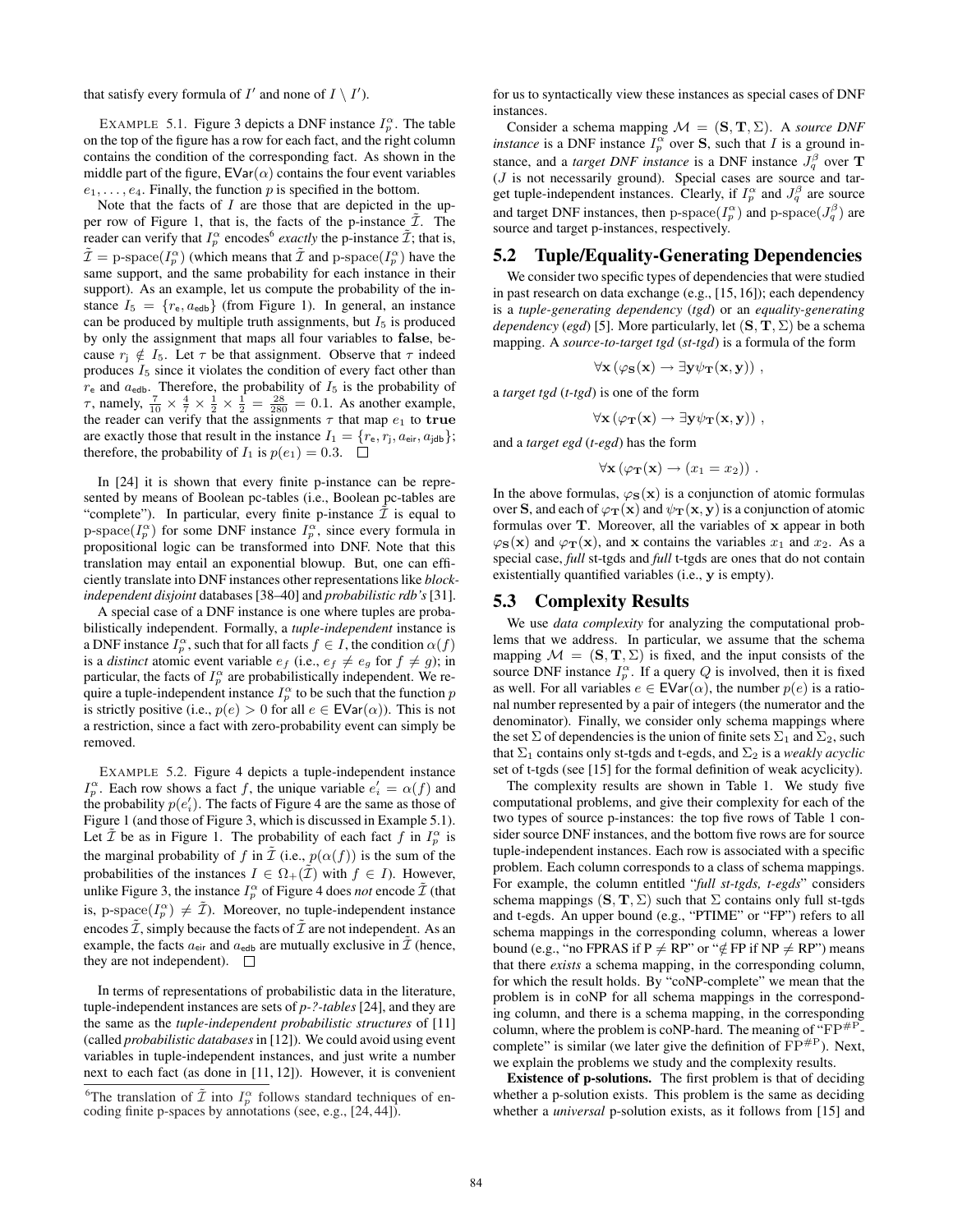| $I_p^{\alpha}$    | Problem                               | st-tgds, t-egds,<br>w.a. t-tgds | $st$ -tgds, t-egds             | $st$ -tgds,<br>w.a. t-tgds     | full st-tgds,<br>t-egds, full t-tgds | full st-tgds,<br>full t-tgds        | full st-tgds,<br>$t$ -egds | st-tgds      | full st-tgds |  |
|-------------------|---------------------------------------|---------------------------------|--------------------------------|--------------------------------|--------------------------------------|-------------------------------------|----------------------------|--------------|--------------|--|
| DNI               | Existence of a<br>$(U.)$ p-Solution   | coNP-<br>complete               | $coNP-$<br>complete            | trivial                        | coNP-complete                        | trivial                             | <b>PTIME</b>               | trivial      | trivial      |  |
|                   | Materializing a<br><i>p</i> -Solution | $\notin$ FP if<br>$P \neq NP$   | $\notin$ FP if<br>$P \neq NP$  | FP                             | $\notin$ FP if P $\neq$ NP           | FP                                  | FP                         | FP           | FP           |  |
|                   | Materializing a<br>U. p-Solution      | $\notin$ FP if<br>$P \neq NP$   | $\notin$ FP if<br>$P \neq NP$  | $\notin$ FP if<br>$P \neq NP$  | $\notin$ FP if P $\neq$ NP           | $\notin$ FP if<br>FP<br>$P \neq NP$ |                            | FP           | FP           |  |
|                   | Target UCQ:<br>Exact                  | $FP^{\#P}$ -complete            |                                |                                |                                      |                                     |                            |              |              |  |
|                   | Target UCQ:<br>Approx.                | no FPRAS if<br>$RP \neq NP$     | no FPRAS if<br>$RP \neq NP$    | no FPRAS if<br>$RP \neq NP$    | no FPRAS if<br>$RP \neq NP$          | no FPRAS if<br>$RP \neq NP$         | <b>FPRAS</b>               | <b>FPRAS</b> | <b>FPRAS</b> |  |
|                   | Existence of a<br>$(U. )$ p-Solution  | <b>PTIME</b>                    | <b>PTIME</b>                   | trivial                        | <b>PTIME</b>                         | trivial                             | <b>PTIME</b>               | trivial      | trivial      |  |
|                   | Materializing a<br><i>p</i> -Solution | FP                              |                                |                                |                                      |                                     |                            |              |              |  |
| Tuple-Independent | Materializing a<br>U. p-Solution      | $\notin$ FP if<br>$RP \neq NP$  | $\notin$ FP if<br>$RP \neq NP$ | $\notin$ FP if<br>$RP \neq NP$ | $\notin$ FP if<br>$RP \neq NP$       | $\notin$ FP if<br>$RP \neq NP$      | FP                         | FP           | FP           |  |
|                   | Target UCO:<br>Exact                  | $\rm FP^{\rm \#P}$ -complete    |                                |                                |                                      |                                     |                            |              |              |  |
|                   | Target UCQ:<br>Approx.                | no FPRAS if<br>$RP \neq NP$     | no FPRAS if<br>$RP \neq NP$    | no FPRAS if<br>$RP \neq NP$    | no FPRAS if<br>$RP \neq NP$          | no FPRAS if<br>$RP \neq NP$         | <b>FPAS</b>                | <b>FPAS</b>  | <b>FPAS</b>  |  |

Table 1: Complexity of testing for the existence of a (universal) p-solution, materializing a candidate (universal) p-solution as a DNF instance, and (exact and approximate) evaluation of target UCQs

Proposition 4.3 that (for the class of schema mappings we study) a p-solution exists if and only if a universal one exists. This problem corresponds to the rows of Table 1 entitled "*Existence of a (U.) p-Solution*." By "trivial" we mean that a p-solution always exists. These are the cases where  $\Sigma$  is the union of a set of st-tgds and a weakly acyclic set of t-tgds (and  $\Sigma$  has no t-egds). Observe that for tuple-independent instances, existence of p-solutions is always tractable or trivial. For DNF instances, however, the nontrivial cases are coNP-complete, except for the tractable case where  $\Sigma$ contains full st-tgds and t-egds.

Materialization. The second problem corresponds to the rows entitled "*Materializing a p-Solution*," and is that of materializing a *candidate p-solution*, namely, a target p-instance  $\tilde{\mathcal{J}}$  that forms a p-solution *if one exists*. We restrict to generation of candidate psolutions  $\tilde{J}$  that are represented as DNF instances  $J_q^{\beta}$  (i.e.,  $\tilde{J} =$ p-space( $J_q^{\beta}$ )). The third problem is the universal version of the second, namely, generation of a *candidate universal p-solution*, and it corresponds to the rows entitled "*Materializing a U. p-Solution*." For these problems, the table contains three types of results:  $FP<sub>1</sub>$ <sup>7</sup> not in FP unless  $P = NP$ , and not in FP unless  $RP = NP<sup>8</sup>$ 

Table 1 shows that, for source DNF instances, we can sometimes efficiently materialize a candidate universal p-solution (e.g., when  $\Sigma$  has only st-tgds) whereas in other cases we cannot efficiently materialize even a (not necessarily universal) candidate psolution. If source instances are tuple-independent, then materializing a candidate p-solution is always tractable. However, for materializing candidate universal p-solutions, the intractable cases for source DNF instances remain intractable for tuple-independent instances. The positive results are obtained by combining the chase algorithm [5,15,35] with the known concept of maintaining conditions (or provenance) in relational operators, which is used in [23, 24,27] for showing closure of annotated databases under relational algebra.<sup>9</sup> The lower bounds are proved using the inapproximability of determining the number of assignments satisfying a monotone 2-CNF formula (see, e.g., [49]), and the Monte-Carlo algorithm of [29] as a reduction technique.

Answering target UCQs. The fourth problem is that of evaluating unions of conjunctive queries, and it corresponds to the rows of Table 1 entitled "*Target UCQ: Exact*." Formally, for a schema mapping  $(S, T, \Sigma)$  and a UCQ Q over T, the problem is the following. Given a source DNF instance  $I_p^{\alpha}$  and a tuple **a** of constants, compute  $\text{conf}_{\Omega}(\mathbf{a})$ . As shown in the table, in every studied case (even when there are only full st-tgds and source instances are tupleindependent) there is a schema mapping such that this problem is  $FP^{\#P}$ -complete. Recall that  $FP^{\#P}$  is the class of functions that are efficiently computable using an oracle to some function in #P.<sup>10</sup> Note that a function F is  $FP^{+P}$ -hard<sup>11</sup> if there is a polynomial-time *Turing reduction* (or *Cook reduction*) from every function in  $FP^{p}$ to F. Actually, we can show even more: in the most restricted case (source tuple-independent instances and only full st-tgds), for every *nontrivial* target UCQ Q there exists a schema mapping such that evaluating  $Q$  is  $\text{FP}^{\#P}$ -hard, where a *trivial* UCQ is a Boolean UCQ that is equivalent to true. To show this lower bound, we use hardness results of [11, 12]; membership in  $FP^{#P}$  is shown by adapting some of the techniques given in [21].

Given this intractability, the best that one can hope for when looking for tractable classes of schema mappings (in terms of targetquery evaluation) is an evaluation in an *approximate* manner; in practice, such an evaluation is often good enough. So, the fifth problem is that of approximately evaluating target UCQs, and it is considered in the rows of Table 1 entitled "*Target UCQ: Approx.*" Formally, let  $(S, T, \Sigma)$  be a schema mapping, and let Q be a UCQ over T. A *fully polynomial randomized approximation scheme* (ab-

 $7$  FP is the class of polynomial-time computable functions.

 ${}^{8}$ RP comprises the sets that are efficiently recognizable by a randomized algorithm with a bounded one-sided error (i.e., the answer may mistakenly be "no"). NP=RP is equivalent to NP⊆BPP [32] (where BPP comprises the sets that are efficiently recognizable by a randomized algorithm with a bounded two-sided error) and implies that BPP contains the whole polynomial hierarchy [48].

 $\overline{9A}$  similar construction is used in [22] for the task of propagating *trust conditions* through data exchange between peers in a network.  $10<sup>10</sup>$ #P [47] is the class of functions that count the number of accepting paths of the input of an NP machine.

 $11$ Using an oracle to a #P-hard (or  $FP^{HP}$ -hard) function, one can efficiently solve every problem in the polynomial hierarchy [46].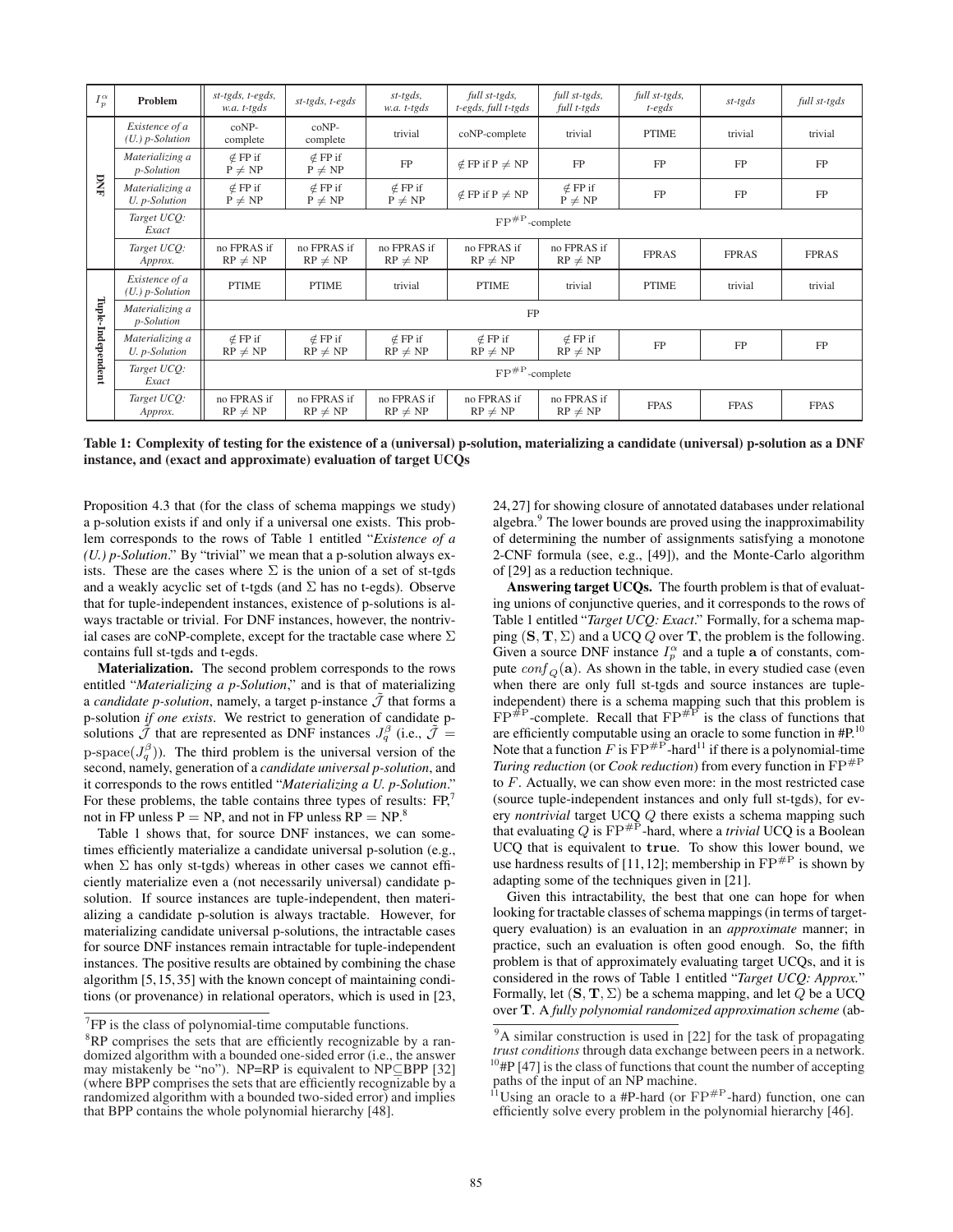brev. *FPRAS*) for Q is a randomized algorithm A that gets as input a DNF instance  $I_p^{\alpha}$  over **S**, a tuple **a**, and a number  $\epsilon > 0$ , and returns a (random) value  $A(I_p^{\alpha}, \mathbf{a})$  such that

$$
\Pr_A\bigg(\frac{p}{1+\epsilon} \le A(I_p^{\alpha}, \mathbf{a}) \le (1+\epsilon)p\bigg) \ge \frac{2}{3}\,,
$$

where  $p = conf_Q(\mathbf{a})$ .<sup>12</sup> Moreover, A is required to run in polynomial time in the size of  $I_p^{\alpha}$  and in  $1/\epsilon$ . An even stronger notion is that of *FPAS*, where the approximation algorithm is deterministic (i.e., the reliability factor  $2/3$  is replaced with 1).

Table 1 shows that for source DNF instances, there is an FPRAS for a UCQ when  $\Sigma$  contains only st-tgds, or full st-tgds with tegds. For such  $\Sigma$ , there is even an FPAS if source instances are tuple-independent. To prove these results, we use techniques for approximating the number of satisfying assignments for a DNF formula [29, 34] (as done in, e.g., [12, 30]). For the rest of the studied cases, there is always a schema mapping  $\Sigma$  and a UCQ  $Q$  such that no FPRAS exists unless  $RP = NP$ . Actually, this holds even if we fix the approximation ratio  $\epsilon$  (that is, the running time of the algorithm is no longer required to depend polynomially on  $1/\epsilon$ ). Moreover, this holds for *all* nontrivial UCQs Q, except for the cell of the column entitled "*st-tgds, t-egds*" in the bottom row of the table (in the "tuple-independent" part), where this result holds for all UCQs Q except for *near-trivial* ones. A UCQ Q over a schema T is *neartrivial* if it is a statement about non-emptiness of the relations; more precisely, it is a Boolean UCQ such that  $Q(J_1) = Q(J_2)$  whenever  $J_1$  and  $J_2$  are instances such that  $R^{J_1} = \emptyset$  if and only if  $R^{J_2} = \emptyset$ for all relation symbols  $R$  of  $T$ . Note that this notion is weaker than UCQ triviality; this weakening is necessary, since it can be shown that over tuple-independent source instances, there is an FPAS for every near-trivial UCQ if  $\Sigma$  contains only st-tgds and t-egds.

General comments. Table 1 shows that the studied problems are often hard. On the positive side, observe that for the rightmost three columns, all the problems (except for exact query answering) are tractable. Not all the possible combinations of (full) st-tgds, (full) t-tgds and t-egds are mentioned in Table 1. However, this table actually *covers* all possible combinations, in the following sense. Each missing combination lies between two combinations that have the same complexity results in the table. For example, the combination "*st-tgds, full t-tgds*" (which is not in the table) is between "*full st-tgds, full t-tgds*" and "*st-tgds, w.a. t-tgds*," and the complexity results for these two combinations are exactly the same; hence, these results also hold for the missing "*st-tgds, full t-tgds*."

#### 6. PROBABILISTIC MAPPINGS

In this section, we generalize the framework and results of the previous sections to accommodate uncertainty in the schema mapping. More formally, in this generalization not only is the source data probabilistic, but the set of dependencies specifying the schema mapping is probabilistic as well. Moreover, we will allow the source p-instance and the probabilistic mapping to be arbitrarily correlated. Next, we give the basic definitions. Later, we discuss the generalization of the results of the previous sections to this new setting.

Let S and T be two schemas with no relation symbols in common. We assume that there is a fixed countably infinite set  $Dep_{ST}$ of formulas over  $\langle S, T \rangle$ , such that every set  $\Sigma$  of dependencies specifying a schema mapping is a finite subset of  $Dep_{ST}$ . We denote by  $\text{Dep}_{ST}^*$  the (countable) set of all finite subsets  $\sum$  of  $\text{Dep}_{ST}$ .

Up until now, we considered schema mappings that are specified by triples  $(S, T, \Sigma)$  where  $\Sigma \in \mathsf{Dep}^*_{ST}$ . Here, as a starting point, we are interested in replacing the fixed  $\Sigma$  with a p-space  $\tilde{\Sigma}$  over Dep $_{\mathbf{ST}}^*$ . Thus, both the source instance  $\tilde{\mathcal{I}}$  and the schema mapping  $(S, T, \Sigma)$  are probabilistic. However, separating the probabilistic schema mapping from the source p-instance necessitates the assumption of probabilistic independence (or some other specific correlation) between the two. In practice, such an assumption is often a limitation. Therefore, in this section we *do not* use these two notions; instead, we use a generalized definition that is based on the notion of a *probabilistic problem* (abbrev. *p-problem*). The formal definition is the following.

DEFINITION 6.1. *(p-Problem)* Let S and T be schemas without common relation symbols. A *p-problem* (*from* S *to* T) is a p-space  $\tilde{\mathcal{P}}$  over  $\mathsf{Dep}^*_{\mathbf{ST}} \times \mathsf{Inst}^c(\mathbf{S})$ .

Observe that the marginals of a p-problem  $\tilde{\mathcal{P}}$  define a unique probabilistic schema mapping  $(S, \dot{T}, \dot{\Sigma})$  and a unique source pinstance  $\tilde{\mathcal{I}}$ ; however,  $\tilde{\mathcal{P}}$  is not necessarily the product space of  $\tilde{\mathcal{I}}$ and  $\tilde{\Sigma}$ .

A p-solution  $\tilde{J}$  for a p-problem  $\tilde{P}$  is defined similarly to the case of a fixed  $\Sigma$ , except that now the probabilistic match is from  $\tilde{\mathcal{P}}$  to  $\tilde{J}$  (rather than from the source p-instance  $\tilde{I}$  to  $\tilde{J}$ ). Formally, given a p-problem  $\tilde{P}$  from **S** to **T**, a target p-instance  $\tilde{J}$  is a *p-solution* (for  $\tilde{P}$ ) if there is a dSOL<sub>ST</sub>-match of  $\tilde{P}$  in  $\tilde{J}$ , where dSOL<sub>ST</sub> is the binary relation between pairs  $(\Sigma, I)$  and instances J, such that  $I \in \text{Inst}^c(S)$ ,  $J \in \text{Inst}(\mathbf{T})$ ,  $\Sigma \in \text{Dep}_{\mathbf{ST}}^*$ , and  $\langle I, J \rangle \models \Sigma$ . (The letter d in dSOL<sub>ST</sub> denotes that dependencies are involved in the relation.) Similarly,  $\tilde{J}$  is a *universal p-solution* (for  $\tilde{P}$ ) if there is a dUSOL<sub>ST</sub>-match of  $\tilde{\mathcal{P}}$  in  $\tilde{\mathcal{J}}$ , where dUSOL<sub>ST</sub> is the relation between pairs  $(\Sigma, I)$  and instances J such that J is a universal solution for *I* w.r.t.  $\Sigma$ .

#### 6.1 Generalization of the Results

We now discuss the generalization of our results to the notion of a p-problem. Basically, *all* the results generalize to p-problems. For Sections 3 and 4, this generalization is via a rather mechanical replacement of the p-space  $\mathcal I$  with the p-space  $\mathcal P$ . Generalizing the results of Section 5 is a little more involved.

We start with the results of Sections 3 and 4. In Theorem 3.6, we need to replace every occurrence of  $\tilde{\mathcal{I}}$  with  $\tilde{\mathcal{P}}$  and, in addition, the event E of Part 2 is a subset of  $\mathsf{Dep}^*_{ST} \times \mathsf{Inst}^c(S)$  (rather than  $\textsf{Inst}^c(S)$ ). In Theorem 4.6, we replace the source instance  $\tilde{\mathcal{I}}$  with a p-problem  $\tilde{\mathcal{P}}$ ; moreover, the sets  $SOL_{\mathcal{M}}$  and  $USOL_{\mathcal{M}}$  are replaced with  $dSOL_{ST}$  and  $dUSOL_{ST}$ , respectively. In Proposition 4.7 the probability space  $\tilde{\mathcal{I}}$  is replaced with  $\tilde{\mathcal{P}}$ ; that is,  $\text{conf}_Q(\mathbf{a})$  is equal to the probability that a random pair  $(\Sigma, I)$  of  $\tilde{P}$  is such that a is a certain answer (i.e.,  $\mathbf{a} \in \text{certain}(Q, I, \Sigma)$ ). Finally, Proposition 4.9 generalizes, again, by simply replacing  $\tilde{\mathcal{I}}$  with  $\tilde{\mathcal{P}}$ .

We now show how the results of Section 5 are generalized. For that, we need to explain how a p-problem is encoded. Recall that a source p-instance is encoded as a DNF instance  $I_p^{\alpha}$ . We use a similar encoding for a probabilistic mapping. That is, every dependency  $\sigma$  is assigned a DNF formula over EVar (namely, a condition) and each variable is given a probability in [0, 1]. Formally, a *DNF schema mapping*  $(S, T, \Sigma_{r}^{\gamma})$  comprises source and target schemas **S** and **T** (without common relation symbols), a set  $\Sigma \in \mathsf{Dep}_{ST}^*$  of dependencies, a function  $\gamma$  that assigns to each  $\sigma \in \Sigma$  a DNF formula  $\gamma(\sigma)$  over EVar, and a function  $r : EVar(\gamma) \to [0, 1]$  (where, as usual,  $EVar(\gamma)$  is the set of all the event variables that appear in the image of  $\gamma$ ). Now, we allow the source DNF instance  $I_p^{\alpha}$ and the DNF schema mapping  $(S, T, \Sigma_r^{\gamma})$  to share events, that is,

<sup>&</sup>lt;sup>12</sup>Note that the choice of the reliability factor  $2/3$  is arbitrary, since one can improve it to  $(1 - \delta)$  by taking the median of  $O(\log \delta)$ trials [28].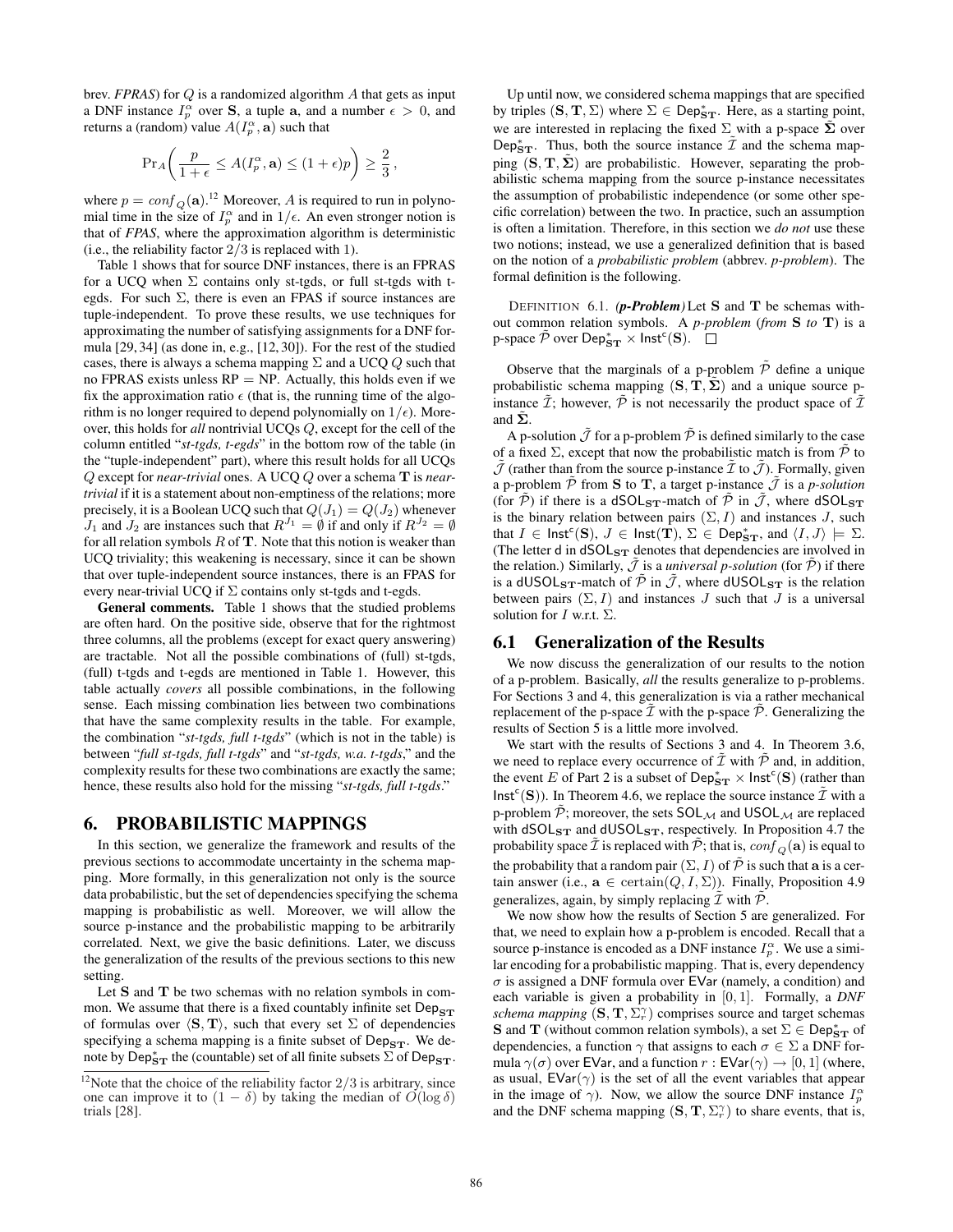$EVar(\alpha)$  and  $EVar(\gamma)$  are not necessarily disjoint. In this case, we require p and r to agree on the common variables (i.e.,  $p(e) = r(e)$ ) for all  $e \in \mathsf{EVar}(\alpha) \cap \mathsf{EVar}(\gamma)$ ).

A DNF schema mapping  $(S, T, \Sigma_r^{\gamma})$  and a source DNF instance  $I_p^{\alpha}$  naturally encode a finite p-problem from S to T, where a sample  $(\Sigma', I')$  is obtained as follows. First, a random truth assignment  $\tau$ : EVar( $\gamma$ ) ∪ EVar( $\alpha$ )  $\rightarrow$  {true, false} is chosen for all the event variables *e* of  $(S, T, \Sigma_r^{\gamma})$  and  $I_p^{\alpha}$ , by independently picking a random Boolean value  $\tau(e)$ , such that the probability for true is  $r(e)$  or  $p(e)$  (depending on whether  $e \in \mathsf{EVar}(\gamma)$  or  $e \in \mathsf{EVar}(\alpha)$ ). Second, all the members of  $\Sigma$  and I having their condition satisfied by  $\tau$  are selected as members of  $\Sigma'$  and  $I'$ , respectively. We denote this probability space by p-space( $\Sigma_r^{\gamma}, I_p^{\alpha}$ ). Observe that, since  $\gamma$ and  $\alpha$  are allowed to use the same variables, the marginal source p-instance and probabilistic schema mapping are not necessarily probabilistically independent. Moreover, it is easy to show (e.g., by using the encoding of finite probabilistic databases given in [1,24]) that every finite p-problem can be represented as a combination of a DNF schema mapping  $(S, T, \Sigma_r^{\gamma})$  and a source DNF instance  $I_p^{\alpha}$ .

When analyzing the complexity of the problems considered in Section 5, we make the assumption that the DNF schema mapping  $(\mathbf{S}, \mathbf{T}, \Sigma_{r}^{\gamma})$  is fixed (i.e., as in Section 5, data complexity is actually analyzed) and, moreover, that every sample  $(S, T, \Sigma')$  (obtained by choosing a random truth assignment for  $EVar(\gamma)$  is a union of two finite sets, such that the first contains only st-tgds and t-egds, and the second is a weakly acyclic set of t-tgds. Thus, as in Section 5, the input for a computational problem consists of a source DNF (or tuple-independent) instance  $I_p^{\alpha}$ . Then, all the results of Table 1 remain correct. For example, if  $\Sigma$  contains only st-tgds and t-tgds (and the above assumption about the samples  $(S, T, \Sigma')$ ) of  $(S, T, \Sigma_r^{\gamma})$  holds), then testing whether a p-solution for the pproblem p-space( $\Sigma_r^{\gamma}, I_p^{\alpha}$ ) exists, given a source DNF instance  $I_p^{\alpha}$ , is coNP-complete, but it is solvable in polynomial time if  $I_p^{\alpha}$  is a tuple-independent instance.

#### 6.2 Probabilistic Mappings in the Literature

Data integration under uncertainty is studied in [13, 14, 41, 42], where the schema mapping (which is called there a *p-mapping*) is probabilistic and the source data are deterministic. We can compare our basic notions to those of [13, 14, 41, 42] by restricting our pproblem to a finite one where the source instance is deterministic.

Given a source instance I and a p-mapping  $\tilde{M}$ , a *by-table solution*, as defined in [13, 42], is a special case of what we call a p-solution, namely, a finite p-solution  $\hat{J}$  such that there is a *lefttrivial*  $dSOL_{ST}$ -match of the corresponding p-problem  $\overline{P}$  (namely, the product space  $\mathcal{M} \times I$ ) in  $\mathcal{J}$ . (See Section 3.1 for the definition of a left-trivial probabilistic match.) Thus, the notion of a by-table solution is more restrictive than our notion of a p-solution (even if we restrict to deterministic source instances); namely, a by-table solution is a p-solution but not necessarily vice versa. In particular, the characterization of Theorem 3.6 for a p-solution does not hold for a by-table solution. As an example, for a by-table solution  $\mathcal{J}$ , the set  $\Omega_+(\mathcal{J})$  must be at most as large as  $\Omega_+(\mathcal{M})$  whereas no restriction of this nature exists for our p-solution.

A different type of solution studied (explicitly or implicitly) in [13, 14,41] is the *by-tuple solution*. <sup>13</sup> A by-tuple solution differs from a by-table solution in that a by-tuple solution allows different tuples to be transformed by different possible worlds of the p-mapping; that is, for each tuple there is a probabilistic choice of the mapping to apply thereon. This notion is restrictive, since it is makes sense only when the mappings are transformations of individual facts. In

particular, the mappings of [13, 14, 41] for the by-tuple semantics are essentially *inclusion dependencies* [7].

## 7. CONCLUSIONS

In this paper, we developed a broad and flexible framework for data exchange over probabilistic data. For that, we had to consider the fundamental notions of traditional data exchange, such as solution, universal solution, and target query evaluation, and generalize them appropriately. In particular, to accommodate source and target p-instances we defined the notion of a *p-solution* in terms of a probabilistic match (namely, the  $SOL_{\mathcal{M}}$ -match). We explored the coherence of our basic definitions by scrutinizing them and providing several different characterizations for each of them. We explored the application of the framework to a concrete setting where p-instances are compactly encoded by annotations. Finally, we generalized the framework to allow for probabilistic schema mappings, by introducing the *p-problem* as a construct that represents a joint probability distribution over the data and mappings.

The notion of a probabilistic match allows us to systematically extend other concepts of data exchange into the probabilistic setting. An example is the *core solution* [16, 20]; in fact, it turns out that this extension of the core has various desired properties, which will be presented in a full version of the paper.

### Acknowledgments

We thank Laura Haas, Elad Hazan, Renée J. Miller and C. Seshadhri for fruitful discussions. We especially thank Peter Haas for providing valuable comments on this work.

The research of Phokion Kolaitis is partially supported by NSF grants IIS-0430994 and ARRA 0905276.

# 8. REFERENCES

- [1] S. Abiteboul and P. Senellart. Querying and updating probabilistic information in XML. In *EDBT*, pages 1059–1068. ACM, 2006.
- [2] P. Agrawal, O. Benjelloun, A. D. Sarma, C. Hayworth, S. U. Nabar, T. Sugihara, and J. Widom. Trio: A system for data, uncertainty, and lineage. In *VLDB*, pages 1151–1154. ACM, 2006.
- [3] R. Aharoni, E. Berger, A. Georgakopoulos, A. Perlstein, and P. Sprüssel. The max-flow min-cut theorem for countable networks. To appear in J. Combin. Theory (Series B).
- [4] D. Barbará, H. Garcia-Molina, and D. Porter. The management of probabilistic data. *IEEE Trans. Knowl. Data Eng.*, 4(5):487–502, 1992.
- [5] C. Beeri and M. Y. Vardi. A proof procedure for data dependencies. *J. ACM*, 31(4):718–741, 1984.
- [6] J. Boulos, N. N. Dalvi, B. Mandhani, S. Mathur, C. Ré, and D.Suciu. MYSTIQ: a system for finding more answers by using probabilities. In *SIGMOD*, pages 891–893. ACM, 2005.
- [7] M. A. Casanova, R. Fagin, and C. H. Papadimitriou. Inclusion dependencies and their interaction with functional dependencies. *J. Comput. Syst. Sci.*, 28(1):29–59, 1984.
- [8] A. K. Chandra and P. M. Merlin. Optimal implementation of conjunctive queries in relational data bases. In *STOC*, pages 77–90. ACM, 1977.
- [9] S. Cohen, B. Kimelfeld, and Y. Sagiv. Incorporating constraints in probabilistic XML. In *PODS*, pages 109–118. ACM, 2008.

 $^{13}$ In [42], only the by-table type is considered.